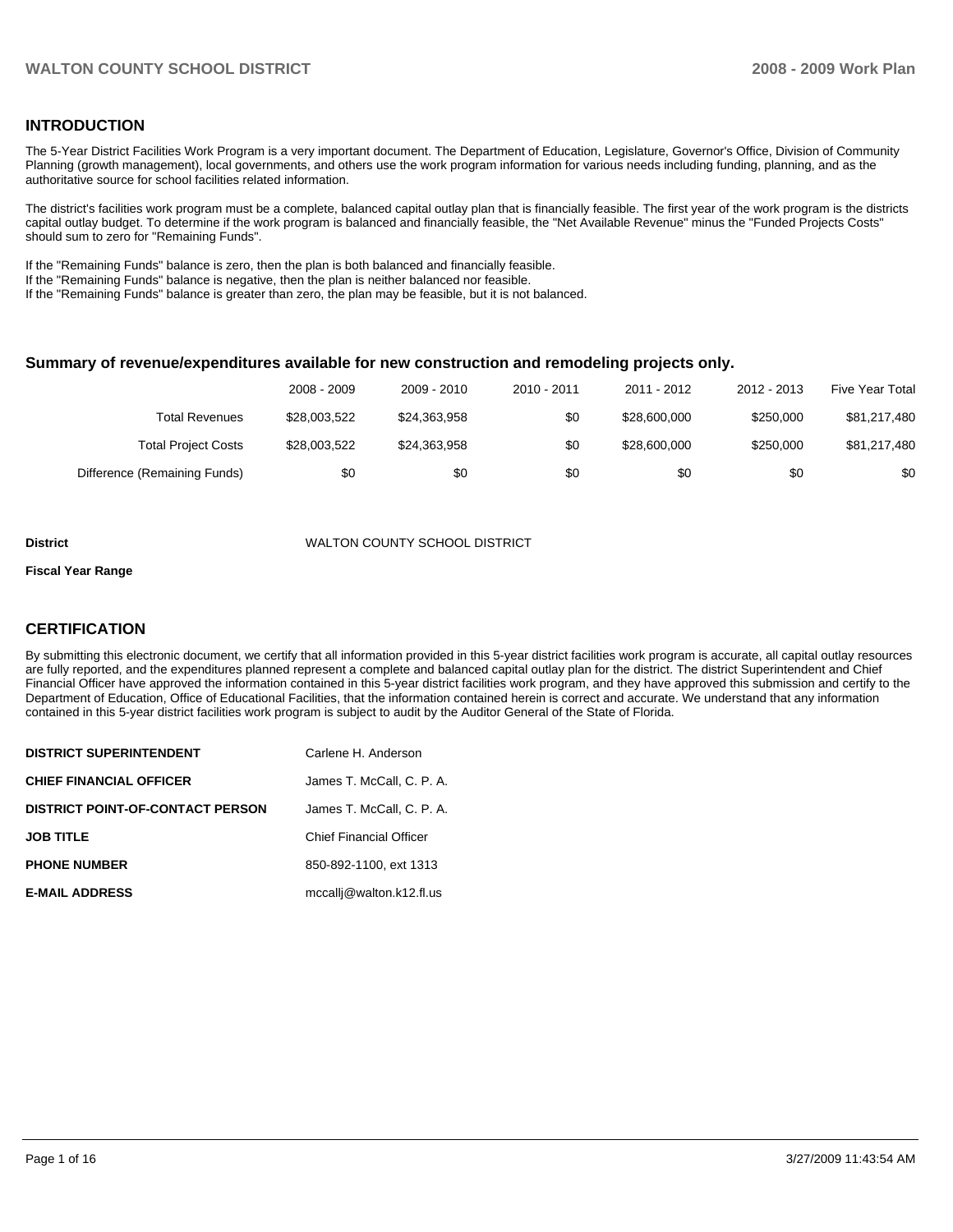# **Expenditures**

#### **Expenditure for Maintenance, Repair and Renovation from 2-Mills and PECO**

Annually, prior to the adoption of the district school budget, each school board must prepare a tentative district facilities work program that includes a schedule of major repair and renovation projects necessary to maintain the educational and ancillary facilities of the district.

|                           | <b>Item</b>                                                                                                                                                                                                                                                                                                                                                                                                 | $2008 - 2009$<br><b>Actual Budget</b> | $2009 - 2010$<br>Projected | $2010 - 2011$<br>Projected | $2011 - 2012$<br>Projected | $2012 - 2013$<br>Projected | <b>Total</b> |
|---------------------------|-------------------------------------------------------------------------------------------------------------------------------------------------------------------------------------------------------------------------------------------------------------------------------------------------------------------------------------------------------------------------------------------------------------|---------------------------------------|----------------------------|----------------------------|----------------------------|----------------------------|--------------|
| <b>HVAC</b>               |                                                                                                                                                                                                                                                                                                                                                                                                             | \$26.634                              | \$70.000                   | \$150,000                  | \$50,000                   | \$60,000                   | \$356,634    |
|                           | Locations: BAY ELEMENTARY SCHOOL, EMERALD COAST MIDDLE SCHOOL, FREEPORT ELEMENTARY, FREEPORT MIDDLE, FREEPORT<br>SENIOR HIGH. MAUDE SAUNDERS ELEMENTARY, PAXTON SENIOR HIGH, SOUTH WALTON HIGH SCHOOL, TIVOLI ADMINISTRATIVE<br>CENTER, TRANSPORTATION, MAINTENANCE, & WAREHOUSE, VAN R BUTLER ELEMENTARY, WALTON CAREER DEVELOPMENT<br>CENTER, WALTON MIDDLE, WALTON SENIOR HIGH, WEST DEFUNIAK ELEMENTARY |                                       |                            |                            |                            |                            |              |
| Flooring                  |                                                                                                                                                                                                                                                                                                                                                                                                             | \$99.469                              | \$15,000                   | \$25,000                   | \$15,000                   | \$15,000                   | \$169.469    |
|                           | Locations: BAY ELEMENTARY SCHOOL, EMERALD COAST MIDDLE SCHOOL, FREEPORT ELEMENTARY, FREEPORT MIDDLE, FREEPORT<br>SENIOR HIGH, MAUDE SAUNDERS ELEMENTARY, PAXTON SENIOR HIGH, SOUTH WALTON HIGH SCHOOL, TIVOLI ADMINISTRATIVE<br>CENTER, TRANSPORTATION, MAINTENANCE, & WAREHOUSE, VAN R BUTLER ELEMENTARY, WALTON CAREER DEVELOPMENT<br>CENTER, WALTON MIDDLE, WALTON SENIOR HIGH, WEST DEFUNIAK ELEMENTARY |                                       |                            |                            |                            |                            |              |
| Roofing                   |                                                                                                                                                                                                                                                                                                                                                                                                             | \$139.711                             | \$30.000                   | \$30.000                   | \$30,000                   | \$45,000                   | \$274,711    |
|                           | Locations: BAY ELEMENTARY SCHOOL, EMERALD COAST MIDDLE SCHOOL, FREEPORT ELEMENTARY, FREEPORT MIDDLE, FREEPORT<br>SENIOR HIGH, MAUDE SAUNDERS ELEMENTARY, PAXTON SENIOR HIGH, SOUTH WALTON HIGH SCHOOL, TIVOLI ADMINISTRATIVE<br>CENTER, TRANSPORTATION, MAINTENANCE, & WAREHOUSE, VAN R BUTLER ELEMENTARY, WALTON CAREER DEVELOPMENT<br>CENTER, WALTON MIDDLE, WALTON SENIOR HIGH, WEST DEFUNIAK ELEMENTARY |                                       |                            |                            |                            |                            |              |
| Safety to Life            |                                                                                                                                                                                                                                                                                                                                                                                                             | \$45,000                              | \$30,000                   | \$35,000                   | \$35,000                   | \$35,000                   | \$180.000    |
|                           | Locations: BAY ELEMENTARY SCHOOL, EMERALD COAST MIDDLE SCHOOL, FREEPORT ELEMENTARY, FREEPORT MIDDLE, FREEPORT<br>SENIOR HIGH, MAUDE SAUNDERS ELEMENTARY, PAXTON SENIOR HIGH, SOUTH WALTON HIGH SCHOOL, TIVOLI ADMINISTRATIVE<br>CENTER, TRANSPORTATION, MAINTENANCE, & WAREHOUSE, VAN R BUTLER ELEMENTARY, WALTON CAREER DEVELOPMENT<br>CENTER, WALTON MIDDLE, WALTON SENIOR HIGH, WEST DEFUNIAK ELEMENTARY |                                       |                            |                            |                            |                            |              |
| Fencing                   |                                                                                                                                                                                                                                                                                                                                                                                                             | \$54.907                              | \$25,000                   | \$20,000                   | \$15,000                   | \$20,000                   | \$134.907    |
|                           | Locations: BAY ELEMENTARY SCHOOL, EMERALD COAST MIDDLE SCHOOL, FREEPORT ELEMENTARY, FREEPORT MIDDLE, FREEPORT<br>SENIOR HIGH, MAUDE SAUNDERS ELEMENTARY, PAXTON SENIOR HIGH, SOUTH WALTON HIGH SCHOOL, TIVOLI ADMINISTRATIVE<br>CENTER, TRANSPORTATION, MAINTENANCE, & WAREHOUSE, VAN R BUTLER ELEMENTARY, WALTON CAREER DEVELOPMENT<br>CENTER, WALTON MIDDLE, WALTON SENIOR HIGH, WEST DEFUNIAK ELEMENTARY |                                       |                            |                            |                            |                            |              |
| Parking                   |                                                                                                                                                                                                                                                                                                                                                                                                             | \$193.484                             | \$25,000                   | \$25,000                   | \$40,000                   | \$30,000                   | \$313,484    |
|                           | Locations: BAY ELEMENTARY SCHOOL, EMERALD COAST MIDDLE SCHOOL, FREEPORT ELEMENTARY, FREEPORT MIDDLE, FREEPORT<br>SENIOR HIGH, MAUDE SAUNDERS ELEMENTARY, PAXTON SENIOR HIGH, SOUTH WALTON HIGH SCHOOL, TIVOLI ADMINISTRATIVE<br>CENTER, TRANSPORTATION, MAINTENANCE, & WAREHOUSE, VAN R BUTLER ELEMENTARY, WALTON CAREER DEVELOPMENT<br>CENTER, WALTON MIDDLE, WALTON SENIOR HIGH, WEST DEFUNIAK ELEMENTARY |                                       |                            |                            |                            |                            |              |
| Electrical                |                                                                                                                                                                                                                                                                                                                                                                                                             | \$50,000                              | \$50,000                   | \$50,000                   | \$50,000                   | \$50,000                   | \$250,000    |
|                           | Locations: BAY ELEMENTARY SCHOOL, EMERALD COAST MIDDLE SCHOOL, FREEPORT ELEMENTARY, FREEPORT MIDDLE, FREEPORT<br>SENIOR HIGH, MAUDE SAUNDERS ELEMENTARY, PAXTON SENIOR HIGH, SOUTH WALTON HIGH SCHOOL, TIVOLI ADMINISTRATIVE<br>CENTER, TRANSPORTATION, MAINTENANCE, & WAREHOUSE, VAN R BUTLER ELEMENTARY, WALTON CAREER DEVELOPMENT<br>CENTER, WALTON MIDDLE, WALTON SENIOR HIGH, WEST DEFUNIAK ELEMENTARY |                                       |                            |                            |                            |                            |              |
| Fire Alarm                |                                                                                                                                                                                                                                                                                                                                                                                                             | \$30,000                              | \$50,000                   | \$55,000                   | \$65,000                   | \$55,000                   | \$255.000    |
|                           | Locations: BAY ELEMENTARY SCHOOL, EMERALD COAST MIDDLE SCHOOL, FREEPORT ELEMENTARY, FREEPORT MIDDLE, FREEPORT<br>SENIOR HIGH, MAUDE SAUNDERS ELEMENTARY, PAXTON SENIOR HIGH, SOUTH WALTON HIGH SCHOOL, TIVOLI ADMINISTRATIVE<br>CENTER, TRANSPORTATION, MAINTENANCE, & WAREHOUSE, VAN R BUTLER ELEMENTARY, WALTON CAREER DEVELOPMENT<br>CENTER, WALTON MIDDLE, WALTON SENIOR HIGH, WEST DEFUNIAK ELEMENTARY |                                       |                            |                            |                            |                            |              |
| Telephone/Intercom System |                                                                                                                                                                                                                                                                                                                                                                                                             | \$40,000                              | \$45,000                   | \$30,000                   | \$45,000                   | \$45,000                   | \$205,000    |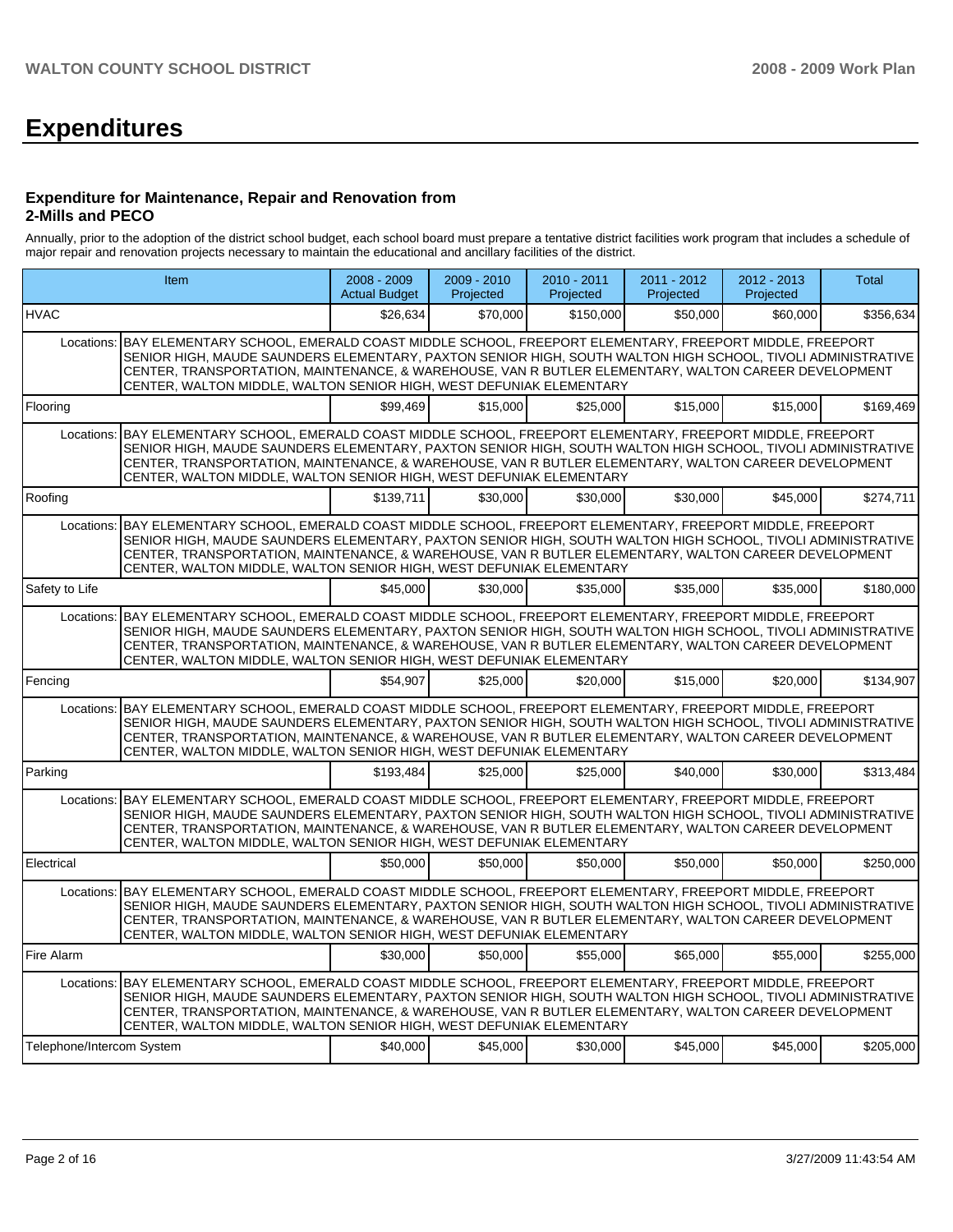|                             | Locations: BAY ELEMENTARY SCHOOL, EMERALD COAST MIDDLE SCHOOL, FREEPORT ELEMENTARY, FREEPORT MIDDLE, FREEPORT<br>SENIOR HIGH, MAUDE SAUNDERS ELEMENTARY, PAXTON SENIOR HIGH, SOUTH WALTON HIGH SCHOOL, TIVOLI ADMINISTRATIVE<br>CENTER, TRANSPORTATION, MAINTENANCE, & WAREHOUSE, VAN R BUTLER ELEMENTARY, WALTON CAREER DEVELOPMENT<br>CENTER, WALTON MIDDLE, WALTON SENIOR HIGH, WEST DEFUNIAK ELEMENTARY |             |           |             |             |             |             |  |  |  |  |  |
|-----------------------------|-------------------------------------------------------------------------------------------------------------------------------------------------------------------------------------------------------------------------------------------------------------------------------------------------------------------------------------------------------------------------------------------------------------|-------------|-----------|-------------|-------------|-------------|-------------|--|--|--|--|--|
| l Closed Circuit Television |                                                                                                                                                                                                                                                                                                                                                                                                             | \$50,000    | \$35,000  | \$25,000    | \$30,000    | \$25,000    | \$165,000   |  |  |  |  |  |
|                             | Locations: BAY ELEMENTARY SCHOOL, EMERALD COAST MIDDLE SCHOOL, FREEPORT ELEMENTARY, FREEPORT MIDDLE, FREEPORT<br>SENIOR HIGH, MAUDE SAUNDERS ELEMENTARY, PAXTON SENIOR HIGH, SOUTH WALTON HIGH SCHOOL, TIVOLI ADMINISTRATIVE<br>CENTER, TRANSPORTATION, MAINTENANCE, & WAREHOUSE, VAN R BUTLER ELEMENTARY, WALTON CAREER DEVELOPMENT<br>CENTER, WALTON MIDDLE, WALTON SENIOR HIGH, WEST DEFUNIAK ELEMENTARY |             |           |             |             |             |             |  |  |  |  |  |
| <b>IPaint</b>               |                                                                                                                                                                                                                                                                                                                                                                                                             | \$30,000    | \$30,000  | \$30,000    | \$40,000    | \$40,000    | \$170,000   |  |  |  |  |  |
|                             | Locations: BAY ELEMENTARY SCHOOL, EMERALD COAST MIDDLE SCHOOL, FREEPORT ELEMENTARY, FREEPORT MIDDLE, FREEPORT<br>SENIOR HIGH, MAUDE SAUNDERS ELEMENTARY, PAXTON SENIOR HIGH, SOUTH WALTON HIGH SCHOOL, TIVOLI ADMINISTRATIVE<br>CENTER, TRANSPORTATION, MAINTENANCE, & WAREHOUSE, VAN R BUTLER ELEMENTARY, WALTON CAREER DEVELOPMENT<br>CENTER, WALTON MIDDLE, WALTON SENIOR HIGH, WEST DEFUNIAK ELEMENTARY |             |           |             |             |             |             |  |  |  |  |  |
| Maintenance/Repair          |                                                                                                                                                                                                                                                                                                                                                                                                             | \$684,977   | \$554,424 | \$550,000   | \$600,000   | \$650,000   | \$3,039,401 |  |  |  |  |  |
|                             | Locations: FREEPORT ELEMENTARY, FREEPORT MIDDLE, FREEPORT SENIOR HIGH, MAUDE SAUNDERS ELEMENTARY, PAXTON SENIOR<br>HIGH, SOUTH WALTON HIGH SCHOOL, TRANSPORTATION, MAINTENANCE, & WAREHOUSE, VAN R BUTLER ELEMENTARY,<br>WALTON CAREER DEVELOPMENT CENTER, WALTON MIDDLE, WALTON SENIOR HIGH, WEST DEFUNIAK ELEMENTARY                                                                                      |             |           |             |             |             |             |  |  |  |  |  |
|                             | Sub Total: I                                                                                                                                                                                                                                                                                                                                                                                                | \$1,444,182 | \$959,424 | \$1,025,000 | \$1,015,000 | \$1,070,000 | \$5,513,606 |  |  |  |  |  |

| <b>PECO Maintenance Expenditures</b> | \$296,918   | \$356.576   | \$477,226   | \$451,424]  | \$449,849   | \$2,031,993 |
|--------------------------------------|-------------|-------------|-------------|-------------|-------------|-------------|
| Two Mill Sub Total:                  | \$1,883,010 | \$1.372.848 | \$1,322,774 | \$1,368,576 | \$1.440.151 | \$7,387,359 |

|                                     | Other Items                                                                                                                                                                                                                                                                                                                                                                                                | $2008 - 2009$<br><b>Actual Budget</b> | $2009 - 2010$<br>Projected | $2010 - 2011$<br>Projected | $2011 - 2012$<br>Projected | $2012 - 2013$<br>Projected | Total       |
|-------------------------------------|------------------------------------------------------------------------------------------------------------------------------------------------------------------------------------------------------------------------------------------------------------------------------------------------------------------------------------------------------------------------------------------------------------|---------------------------------------|----------------------------|----------------------------|----------------------------|----------------------------|-------------|
| <b>Covered Walkways</b>             |                                                                                                                                                                                                                                                                                                                                                                                                            | \$48.018                              | \$50,000                   | \$50,000                   | \$40,000                   | \$45,000                   | \$233,018   |
|                                     | Locations BAY ELEMENTARY SCHOOL, EMERALD COAST MIDDLE SCHOOL, FREEPORT ELEMENTARY, FREEPORT MIDDLE, FREEPORT<br>SENIOR HIGH, MAUDE SAUNDERS ELEMENTARY, PAXTON SENIOR HIGH, SOUTH WALTON HIGH SCHOOL, TIVOLI<br>ADMINISTRATIVE CENTER, TRANSPORTATION, MAINTENANCE, & WAREHOUSE, VAN R BUTLER ELEMENTARY, WALTON<br>CAREER DEVELOPMENT CENTER, WALTON MIDDLE, WALTON SENIOR HIGH, WEST DEFUNIAK ELEMENTARY |                                       |                            |                            |                            |                            |             |
| Irrigation/Landscaping              |                                                                                                                                                                                                                                                                                                                                                                                                            | \$36,639                              | \$20,000                   | \$25,000                   | \$15,000                   | \$25,000                   | \$121,639   |
|                                     | Locations BAY ELEMENTARY SCHOOL, EMERALD COAST MIDDLE SCHOOL, FREEPORT ELEMENTARY, FREEPORT MIDDLE, FREEPORT<br>SENIOR HIGH. MAUDE SAUNDERS ELEMENTARY. PAXTON SENIOR HIGH. SOUTH WALTON HIGH SCHOOL. TIVOLI<br>ADMINISTRATIVE CENTER, TRANSPORTATION, MAINTENANCE, & WAREHOUSE, VAN R BUTLER ELEMENTARY, WALTON<br>CAREER DEVELOPMENT CENTER, WALTON MIDDLE, WALTON SENIOR HIGH, WEST DEFUNIAK ELEMENTARY |                                       |                            |                            |                            |                            |             |
| <b>Transfer for Plant Insurance</b> |                                                                                                                                                                                                                                                                                                                                                                                                            | \$454.511                             | \$700,000                  | \$700,000                  | \$750,000                  | \$750,000                  | \$3,354,511 |
|                                     | Locations BAY ELEMENTARY SCHOOL, EMERALD COAST MIDDLE SCHOOL, FREEPORT ELEMENTARY, FREEPORT MIDDLE, FREEPORT<br>SENIOR HIGH, MAUDE SAUNDERS ELEMENTARY, PAXTON SENIOR HIGH, SOUTH WALTON HIGH SCHOOL, TIVOLI<br>ADMINISTRATIVE CENTER, TRANSPORTATION, MAINTENANCE, & WAREHOUSE, VAN R BUTLER ELEMENTARY, WALTON<br>CAREER DEVELOPMENT CENTER. WALTON MIDDLE. WALTON SENIOR HIGH. WEST DEFUNIAK ELEMENTARY |                                       |                            |                            |                            |                            |             |
| <b>Outdoor Pavilions</b>            |                                                                                                                                                                                                                                                                                                                                                                                                            | \$40,426                              | \$0                        | \$0                        | \$0                        | \$0                        | \$40,426    |
|                                     | Locations BAY ELEMENTARY SCHOOL, FREEPORT ELEMENTARY, MAUDE SAUNDERS ELEMENTARY, VAN R BUTLER ELEMENTARY, WEST<br><b>DEFUNIAK ELEMENTARY</b>                                                                                                                                                                                                                                                               |                                       |                            |                            |                            |                            |             |
| Storage Buildings                   |                                                                                                                                                                                                                                                                                                                                                                                                            | \$156,152                             | \$0 <sub>1</sub>           | \$0                        | \$0                        | \$0                        | \$156,152   |
|                                     | Locations TRANSPORTATION, MAINTENANCE, & WAREHOUSE, WALTON SENIOR HIGH                                                                                                                                                                                                                                                                                                                                     |                                       |                            |                            |                            |                            |             |
|                                     | Total:                                                                                                                                                                                                                                                                                                                                                                                                     | \$2,179,928                           | \$1,729,424                | \$1,800,000                | \$1,820,000                | \$1,890,000                | \$9,419,352 |

# **Local Two Mill Expenditure For Maintenance, Repair and Renovation**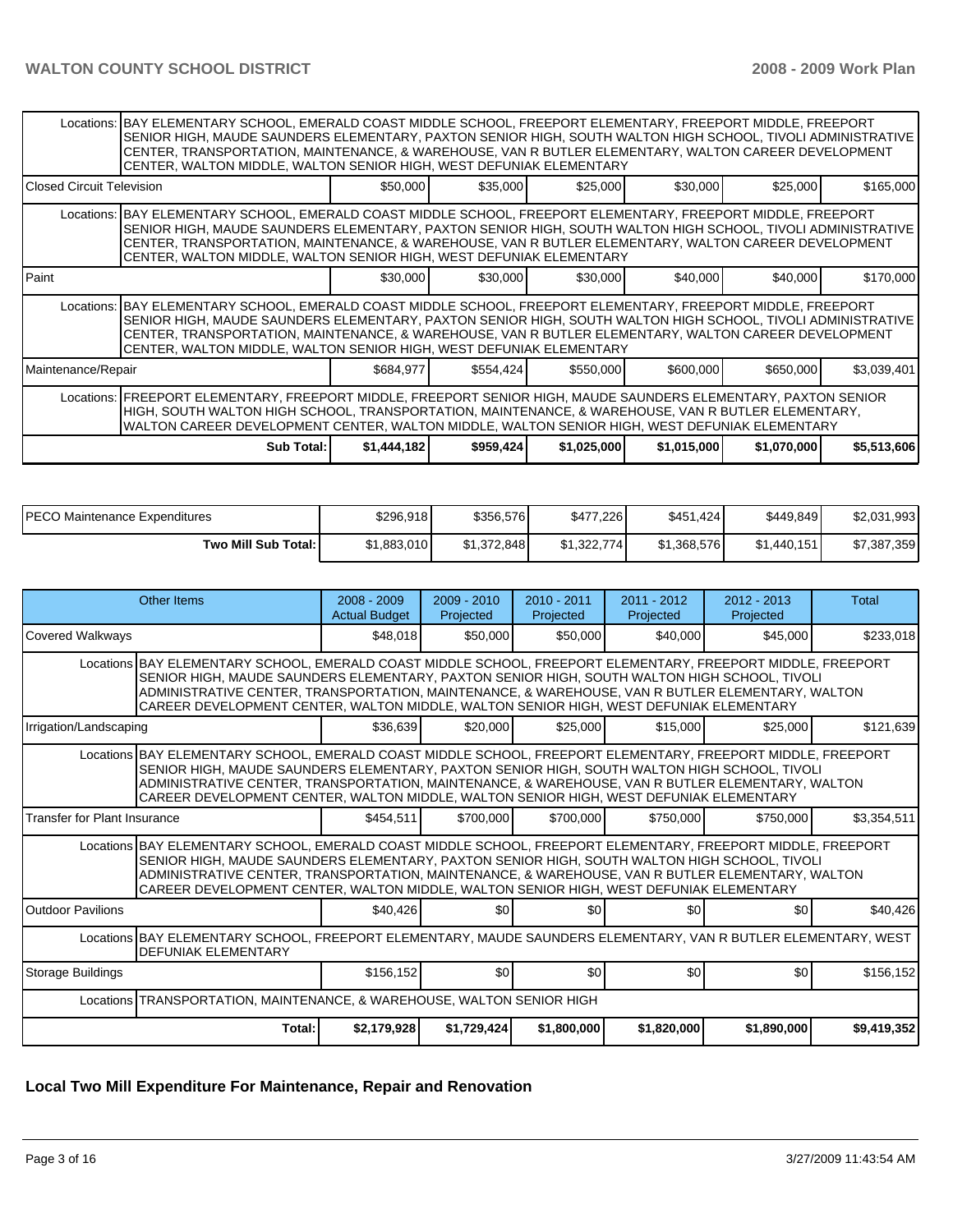Anticipated expenditures expected from local funding sources over the years covered by the current work plan.

| <b>Item</b>                                | 2008 - 2009<br><b>Actual Budget</b> | $2009 - 2010$<br>Projected | 2010 - 2011<br>Projected | 2011 - 2012<br>Projected | 2012 - 2013<br>Projected | Total        |
|--------------------------------------------|-------------------------------------|----------------------------|--------------------------|--------------------------|--------------------------|--------------|
| Remaining Maint and Repair from 1.75 Mills | \$1,883,010                         | \$1,372,848                | \$1,322,774              | \$1,368,576              | \$1,440,151              | \$7,387,359  |
| Maintenance/Repair Salaries                | \$1,015,000                         | \$1,200,000                | \$1,400,000              | \$1,500,000              | \$1,500,000              | \$6,615,000  |
| School Bus Purchases                       | \$1,627,843                         | \$850,000                  | \$875,000                | \$880,000                | \$900,000                | \$5,132,843  |
| <b>IOther Vehicle Purchases</b>            | \$50,000                            | \$50,000                   | \$50,000                 | \$50,000                 | \$50,000                 | \$250,000    |
| Capital Outlay Equipment                   | \$1,197,142                         | \$725,000                  | \$750,000                | \$775,000                | \$775,000                | \$4,222,142  |
| <b>Rent/Lease Payments</b>                 | \$100,000                           | \$110,000                  | \$110,000                | \$110,000                | \$100,000                | \$530,000    |
| ICOP Debt Service                          | \$2,131,645                         | \$2,100,000                | \$2,100,000              | \$2,100,000              | \$2,100,000              | \$10,531,645 |
| <b>Rent/Lease Relocatables</b>             | \$130,854                           | \$85,000                   | \$85,000                 | \$90,000                 | \$80,000                 | \$470,854    |
| Environmental Problems                     | \$0                                 | \$20,000                   | \$20,000                 | \$25,000                 | \$25,000                 | \$90,000     |
| s.1011.14 Debt Service                     | \$536,262                           | \$0                        | \$12,890,101             | \$0                      | \$13,380,013             | \$26,806,376 |
| Special Facilities Account                 | \$0                                 | \$0                        | \$0                      | \$0                      | \$0                      | \$0          |
| <b>Local Expenditure Totals:</b>           | \$8,671,756                         | \$6,512,848                | \$19,602,875             | \$6,898,576              | \$20,350,164             | \$62,036,219 |

# **Revenue**

# **2 Mill Revenue Source**

Schedule of Estimated Capital Outlay Revenue from each currently approved source which is estimated to be available for expenditures on the projects included in the tentative district facilities work program. All amounts are NET after considering carryover balances, interest earned, new COP's, 1011.14 and 1011.15 loans, etc. Districts cannot use 2-Mill funds for salaries except for those explicitly associated with maintenance/repair projects. (1011.71 (5), F.S.)

| <b>Item</b>                                                                       | Fund | $2008 - 2009$<br><b>Actual Value</b> | $2009 - 2010$<br>Projected | $2010 - 2011$<br>Projected | $2011 - 2012$<br>Projected | $2012 - 2013$<br>Projected | Total            |
|-----------------------------------------------------------------------------------|------|--------------------------------------|----------------------------|----------------------------|----------------------------|----------------------------|------------------|
| $(1)$ Non-exempt property<br>lassessed valuation                                  |      | \$16,553,043,272                     | \$16,000,000,000           | \$16,500,000,000           | \$16,800,000,000           | \$17,300,000,000           | \$83,153,043,272 |
| $(2)$ The Millege projected for<br>discretionary capital outlay per<br>ls.1011.71 |      | 1.22                                 | 1.22                       | 1.21                       | 1.21                       | 1.21                       |                  |
| $(3)$ Full value of the 2-Mill<br>discretionary capital outlay per<br>ls.1011.71  |      | \$27,519,434                         | \$26,600,000               | \$27,431,250               | \$27,930,000               | \$28.761.250               | \$138,241,934    |
| $(4)$ Value of the portion of the 2-<br>Mills ACTUALLY levied                     | 370  | \$19,232,153                         | \$18,544,000               | \$18,966,750               | \$19,311,600               | \$19,886,350               | \$95,940,853     |
| $(5)$ Difference of lines (3) and (4)                                             |      | \$8,287,281                          | \$8,056,000                | \$8,464,500                | \$8,618,400                | \$8,874,900                | \$42,301,081     |

# **PECO Revenue Source**

The figure in the row designated "PECO Maintenance" will be subtracted from funds available for new construction because PECO maintenance dollars cannot be used for new construction.

| Item                         | Fund  | $2008 - 2009$<br><b>Actual Budget</b> | $2009 - 2010$<br>Projected | $2010 - 2011$<br>Proiected | 2011 - 2012<br>Projected | $2012 - 2013$<br>Projected | Total       |
|------------------------------|-------|---------------------------------------|----------------------------|----------------------------|--------------------------|----------------------------|-------------|
| <b>PECO New Construction</b> | 340 I | \$1,552,643                           | \$0                        | \$349,862                  | \$1,069,582              | \$427,551                  | \$3,399,638 |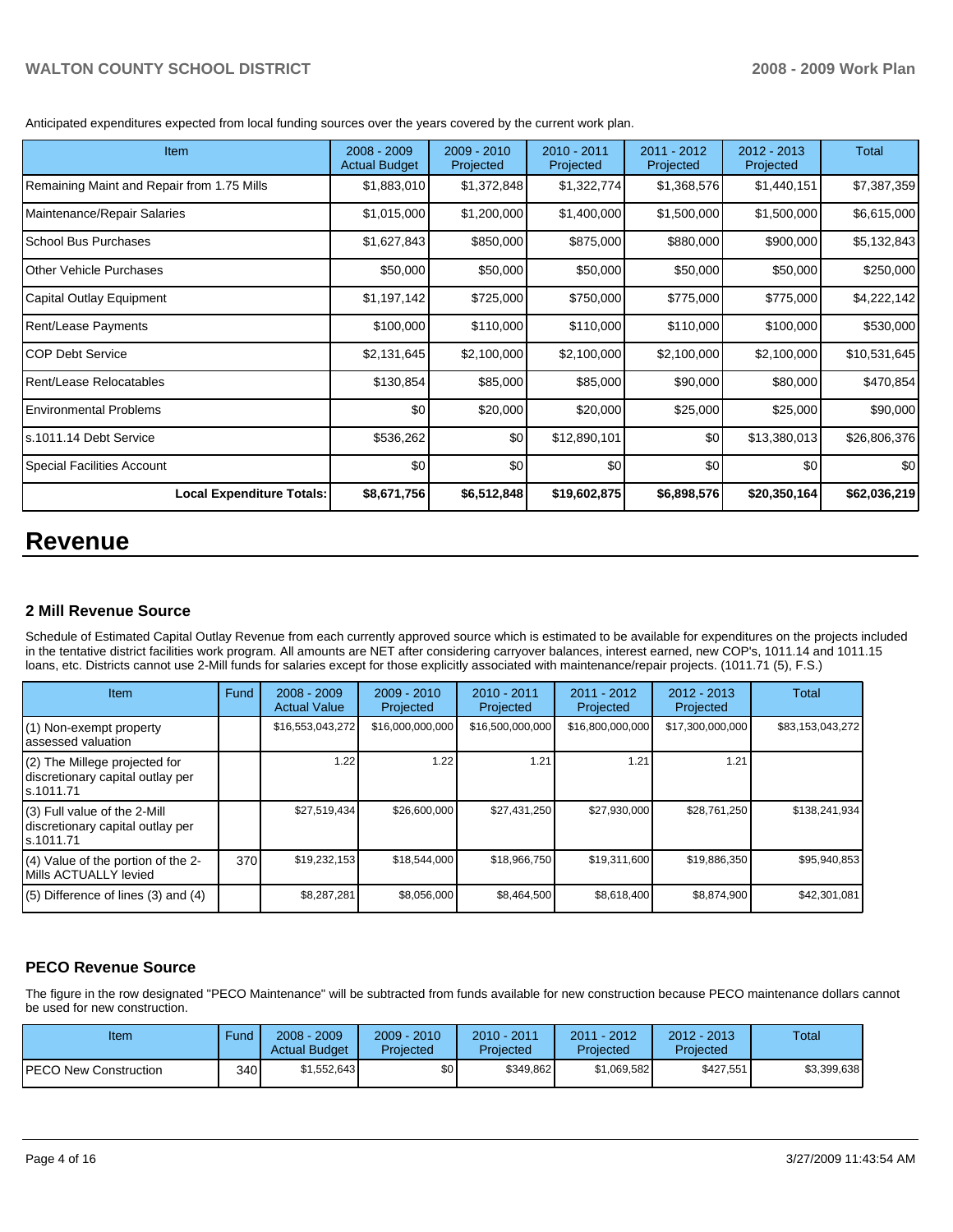| IPECO Maintenance Expenditures | \$296,918   | \$356,576 | \$477,226 | \$451.424   | \$449.849 | \$2,031,993 |
|--------------------------------|-------------|-----------|-----------|-------------|-----------|-------------|
|                                | \$1,849,561 | \$356,576 | \$827,088 | \$1,521,006 | \$877,400 | \$5,431,631 |

### **CO & DS Revenue Source**

Revenue from Capital Outlay and Debt Service funds.

| Item                                               | Fund | $2008 - 2009$<br><b>Actual Budget</b> | $2009 - 2010$<br>Projected | $2010 - 2011$<br>Projected | $2011 - 2012$<br>Projected | $2012 - 2013$<br>Projected | Total     |
|----------------------------------------------------|------|---------------------------------------|----------------------------|----------------------------|----------------------------|----------------------------|-----------|
| ICO & DS Cash Flow-through<br><b>I</b> Distributed | 360  | \$80.978                              | \$80.978                   | \$80.978                   | \$80.978                   | \$80.978                   | \$404.890 |
| ICO & DS Interest on<br>Undistributed CO           | 360  | \$5.285                               | \$5,285                    | \$5,285                    | \$5.285                    | \$5,285                    | \$26,425  |
|                                                    |      | \$86,263                              | \$86,263                   | \$86,263                   | \$86,263                   | \$86,263                   | \$431,315 |

### **Fair Share Revenue Source**

All legally binding commitments for proportionate fair-share mitigation for impacts on public school facilities must be included in the 5-year district work program. Nothing reported for this section.

### **Sales Surtax Referendum**

Specific information about any referendum for a 1-cent or ½-cent surtax referendum during the previous year.

**Did the school district hold a surtax referendum during the past fiscal year 2007 - 2008?** No

#### **Additional Revenue Source**

Any additional revenue sources

| Item                                                                                              | $2008 - 2009$<br><b>Actual Value</b> | $2009 - 2010$<br>Projected | 2010 - 2011<br>Projected | $2011 - 2012$<br>Projected | $2012 - 2013$<br>Projected | <b>Total</b> |
|---------------------------------------------------------------------------------------------------|--------------------------------------|----------------------------|--------------------------|----------------------------|----------------------------|--------------|
| Proceeds from a s.1011.14/15 F.S. Loans                                                           | \$0                                  | \$11,975,245               | \$0                      | \$14,831,131               | \$0                        | \$26,806,376 |
| District Bonds - Voted local bond<br>referendum proceeds per s.9, Art VII<br>l State Constitution | \$0                                  | \$0                        | \$0                      | \$0                        | \$0                        | \$0          |
| Proceeds from Special Act Bonds                                                                   | \$0                                  | \$0                        | \$0                      | \$0                        | \$0                        | \$0          |
| <b>IEstimated Revenue from CO &amp; DS Bond</b><br>l Sale                                         | \$0                                  | \$0                        | \$0                      | \$0                        | \$0                        | \$0          |
| Proceeds from Voted Capital<br>Improvements millage                                               | \$0                                  | \$0                        | \$0                      | \$0                        | \$0                        | \$0          |
| Other Revenue for Other Capital Projects                                                          | \$0                                  | \$0                        | \$0                      | \$0                        | \$0                        | \$0          |
| Proceeds from 1/2 cent sales surtax<br>authorized by school board                                 | \$0                                  | \$0                        | \$0                      | \$0                        | \$0                        | \$0          |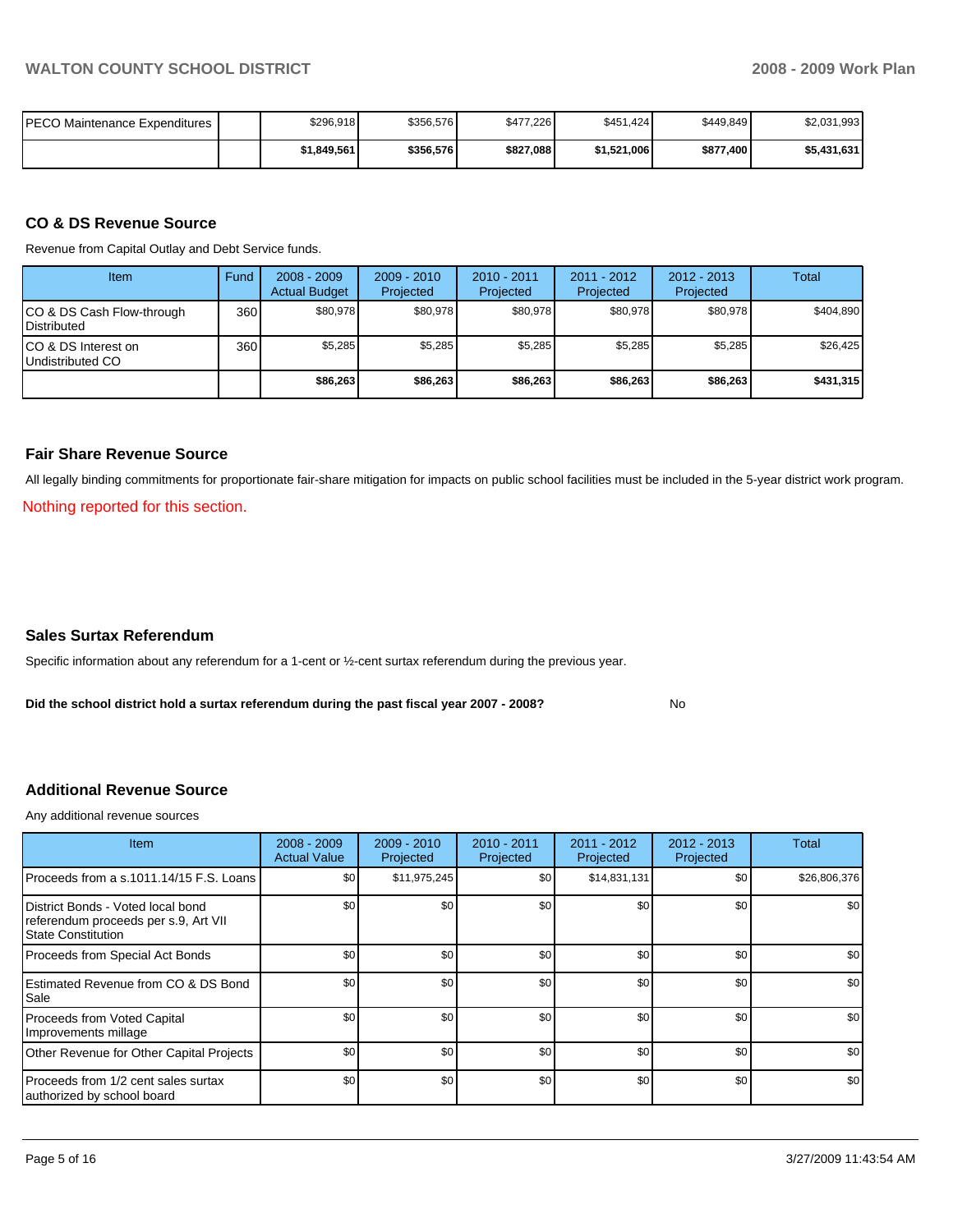# WALTON COUNTY SCHOOL DISTRICT **2008 - 2009 Work Plan**

| Proceeds from local governmental<br>infrastructure sales surtax                     | \$0          | \$0          | \$0       | \$0          | \$0       | \$0          |
|-------------------------------------------------------------------------------------|--------------|--------------|-----------|--------------|-----------|--------------|
| Proceeds from Certificates of<br>Participation (COP's) Sale                         | \$0          | \$0          | \$0       | \$0          | \$0       | \$0          |
| Classrooms First Bond proceeds amount<br>authorized in FY 1997-98                   | \$0          | \$0          | \$0       | \$0          | \$0       | \$0          |
| <b>Classrooms for Kids</b>                                                          | \$0          | \$0          | \$0       | \$0          | \$0       | \$0          |
| <b>District Equity Recognition</b>                                                  | \$0          | \$0          | \$0       | \$0          | \$0       | \$0          |
| <b>Federal Grants</b>                                                               | \$0          | \$0          | \$0       | \$0          | \$0       | \$0          |
| Proportionate share mitigation (actual<br>cash revenue only, not in kind donations) | \$0          | \$0          | \$0       | \$0          | \$0       | \$0          |
| Impact fees received                                                                | \$0          | \$0          | \$0       | \$0          | \$0       | \$0          |
| <b>Private donations</b>                                                            | \$0          | \$0          | \$0       | \$0          | \$0       | \$0          |
| Grants from local governments or not-for-<br>profit organizations                   | \$0          | \$0          | \$0       | \$0          | \$0       | \$0          |
| Interest, Including Profit On Investment                                            | \$500,000    | \$271,298    | \$200,000 | \$200,000    | \$200,000 | \$1,371,298  |
| Revenue from Bonds pledging proceeds<br>from 1 cent or 1/2 cent Sales Surtax        | \$0          | \$0          | \$0       | \$0          | \$0       | \$0          |
| Fund Balance Carried Forward                                                        | \$15,304,219 | \$0          | \$0       | \$0          | \$0       | \$15,304,219 |
| Obligated Fund Balance Carried Forward                                              | \$0          | \$0          | \$0       | \$0          | \$0       | \$0          |
| <b>Special Facilities Account</b>                                                   | \$0          | \$0          | \$0       | \$0          | \$0       | \$0          |
| One Cent - 1/2 Cent Sales Surtax Debt<br>Service                                    | \$0          | \$0          | \$0       | \$0          | \$0       | \$0          |
| <b>Subtotal</b>                                                                     | \$15,804,219 | \$12,246,543 | \$200,000 | \$15,031,131 | \$200,000 | \$43,481,893 |

# **Total Revenue Summary**

| <b>Item Name</b>                                              | $2008 - 2009$<br><b>Budget</b> | $2009 - 2010$<br>Projected | $2010 - 2011$<br>Projected | $2011 - 2012$<br>Projected | $2012 - 2013$<br>Projected | <b>Five Year Total</b> |
|---------------------------------------------------------------|--------------------------------|----------------------------|----------------------------|----------------------------|----------------------------|------------------------|
| Local 1.75 Mill Discretionary Capital<br>Outlay Revenue       | \$19,232,153                   | \$18,544,000               | \$18,966,750               | \$19,311,600               | \$19,886,350               | \$95,940,853           |
| IPECO and 1.75 Mill Maint and Other 1.75<br>Mill Expenditures | (\$8,671,756)                  | (\$6,512,848)              | (\$19,602,875)             | (\$6,898,576)              | (\$20,350,164)             | $(\$62,036,219)$       |
| <b>IPECO Maintenance Revenue</b>                              | \$296,918                      | \$356,576                  | \$477,226                  | \$451.424                  | \$449.849                  | \$2,031,993            |
| <b>Available 2 Mill for New Construction</b>                  | \$10,560,397                   | \$12,031,152               | ( \$636, 125)              | \$12,413,024               | ( \$463, 814)              | \$33,904,634           |

| <b>Item Name</b>                      | $2008 - 2009$<br><b>Budget</b> | $2009 - 2010$<br>Projected | $2010 - 2011$<br>Projected | $2011 - 2012$<br>Projected | $2012 - 2013$<br>Projected | <b>Five Year Total</b> |
|---------------------------------------|--------------------------------|----------------------------|----------------------------|----------------------------|----------------------------|------------------------|
| ICO & DS Revenue                      | \$86,263                       | \$86,263                   | \$86,263                   | \$86,263                   | \$86,263                   | \$431,315              |
| <b>IPECO New Construction Revenue</b> | \$1,552,643                    | \$0 <sub>1</sub>           | \$349.862                  | \$1,069,582                | \$427.551                  | \$3,399,638            |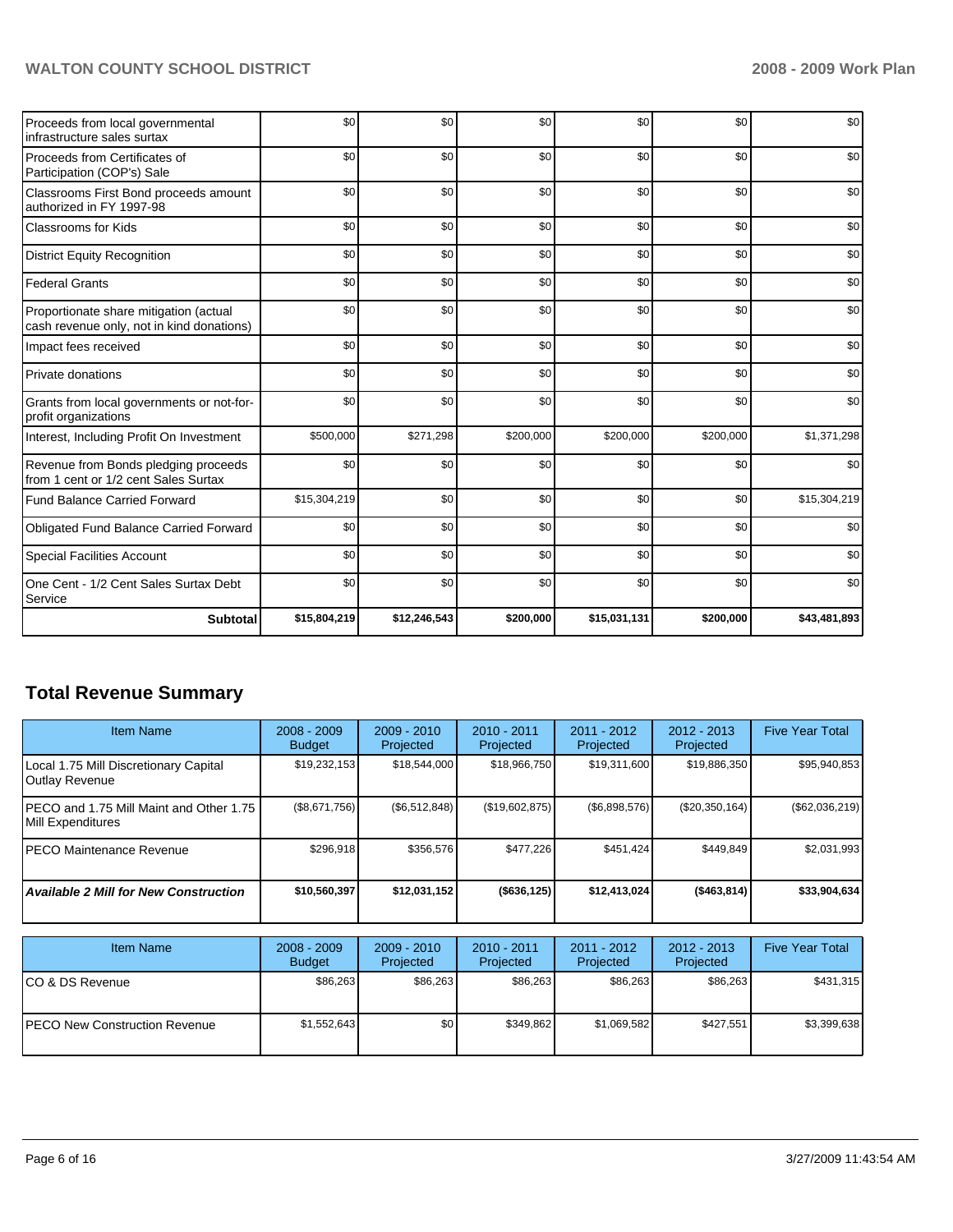| <b>IOther/Additional Revenue</b> | \$15,804,219 | \$12,246,543 | \$200,000 | \$15,031,131 | \$200,000 | \$43,481,893 |
|----------------------------------|--------------|--------------|-----------|--------------|-----------|--------------|
| <b>Total Additional Revenuel</b> | \$17,443,125 | \$12,332,806 | \$636,125 | \$16,186,976 | \$713.814 | \$47,312,846 |
| Total Available Revenue I        | \$28,003,522 | \$24.363.958 | \$0       | \$28,600,000 | \$250.000 | \$81.217.480 |

# **Project Schedules**

# **Capacity Project Schedules**

A schedule of capital outlay projects necessary to ensure the availability of satisfactory classrooms for the projected student enrollment in K-12 programs.

| <b>Project Description</b>               | Location                  |                          | 2008 - 2009  | 2009 - 2010  | 2010 - 2011 | 2011 - 2012    | 2012 - 2013 | <b>Total</b>     | Funded |
|------------------------------------------|---------------------------|--------------------------|--------------|--------------|-------------|----------------|-------------|------------------|--------|
| Mossy Head<br>Elementary                 | Location not<br>specified | Planned<br>Cost:         | \$3,364,562  | \$0          | \$0         | \$0            | \$0         | \$3,364,562 Yes  |        |
|                                          |                           | <b>Student Stations:</b> | 600          | $\mathbf 0$  | $\mathbf 0$ | $\mathbf 0$    | $\mathbf 0$ | 600              |        |
|                                          |                           | <b>Total Classrooms:</b> | 34           | $\mathbf 0$  | $\mathbf 0$ | 0              | $\pmb{0}$   | 34               |        |
|                                          |                           | Gross Sq Ft:             | 97,000       | $\mathbf{0}$ | $\Omega$    | $\mathbf 0$    | $\mathbf 0$ | 97,000           |        |
| Walton High School                       | Location not<br>specified | Planned<br>Cost:         | \$20,776,337 | \$1,226,581  | \$0         | \$0            | \$0         | \$22,002,918 Yes |        |
|                                          |                           | <b>Student Stations:</b> | 0            | 0            | $\mathsf 0$ | $\mathsf 0$    | $\mathsf 0$ | $\pmb{0}$        |        |
|                                          |                           | <b>Total Classrooms:</b> | $\mathbf{0}$ | $\mathbf 0$  | $\mathbf 0$ | $\mathbf 0$    | $\mathbf 0$ | $\Omega$         |        |
|                                          | Gross Sq Ft:              |                          | 170,000      | $\Omega$     | $\mathbf 0$ | $\overline{0}$ | $\mathbf 0$ | 170,000          |        |
| New Middle School<br>South Walton        | Location not<br>specified | Planned<br>Cost:         | \$3,862,623  | \$23,137,377 | \$0         | \$0            | \$0         | \$27,000,000 Yes |        |
|                                          |                           | <b>Student Stations:</b> | $\pmb{0}$    | 650          | $\mathsf 0$ | $\mathsf 0$    | $\mathsf 0$ | 650              |        |
|                                          |                           | <b>Total Classrooms:</b> | 0            | 34           | $\pmb{0}$   | 0              | $\pmb{0}$   | 34               |        |
|                                          |                           | Gross Sq Ft:             | $\mathbf 0$  | 130,000      | $\mathbf 0$ | $\mathbf 0$    | $\pmb{0}$   | 130,000          |        |
| <b>Classroom Additions</b><br><b>TBD</b> | Location not<br>specified | Planned<br>Cost:         | \$0          | \$0          | \$0         | \$4,000,000    | \$0         | \$4,000,000 Yes  |        |
|                                          |                           | <b>Student Stations:</b> | $\mathbf 0$  | $\mathbf 0$  | $\mathbf 0$ | 200            | $\mathbf 0$ | 200              |        |
|                                          |                           | Total Classrooms:        | 0            | $\mathbf 0$  | $\mathsf 0$ | 10             | $\mathsf 0$ | 10               |        |
|                                          |                           | Gross Sq Ft:             | $\mathbf 0$  | $\mathbf 0$  | $\pmb{0}$   | 15,000         | $\mathbf 0$ | 15,000           |        |
| New Elem School "A"                      | Location not<br>specified | Planned<br>Cost:         | \$0          | \$0          | \$0         | \$23,000,000   | \$0         | \$23,000,000 Yes |        |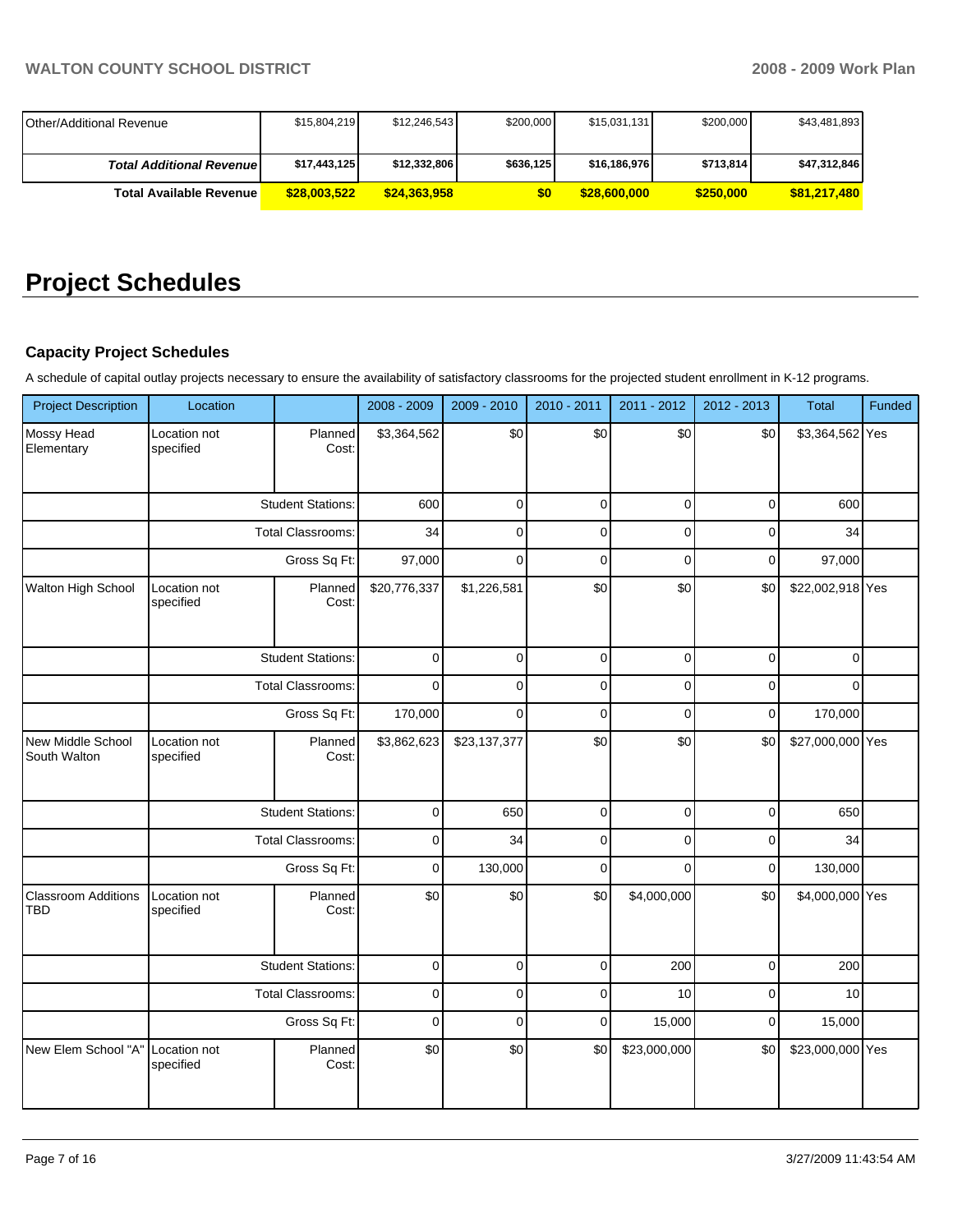| Gross Sq Ft:             |  | 01 | 110,000         | 110,000 |  |
|--------------------------|--|----|-----------------|---------|--|
| Total Classrooms:        |  | υι | 35 <sub>1</sub> | 35      |  |
| <b>Student Stations:</b> |  | υι | 700             | 700     |  |

| Planned Cost:   \$28,003,522 |                 | \$24,363,958    | \$0 | \$27,000,000 | \$0 | \$79,367,480 |
|------------------------------|-----------------|-----------------|-----|--------------|-----|--------------|
| <b>Student Stations:</b>     | 600             | 650 l           |     | 900          |     | 2,150        |
| <b>Total Classrooms:</b>     | 34 <sub>1</sub> | 34 <sub>l</sub> |     | 45           |     | 113          |
| Gross Sq Ft:                 | 267.000         | 130,000         |     | 125,000      |     | 522,000      |

#### **Other Project Schedules**

Major renovations, remodeling, and additions of capital outlay projects that do not add capacity to schools.

Nothing reported for this section.

# **Additional Project Schedules**

Any projects that are not identified in the last approved educational plant survey.

| <b>Project Description</b>                                                     | Location                  | <b>Num</b><br>s | $2008 - 2009$<br>Classroom Actual Budget | $2009 - 2010$<br>Projected | $2010 - 2011$<br>Projected | $2011 - 2012$<br>Projected | $2012 - 2013$<br>Projected | Total           | Funded  |
|--------------------------------------------------------------------------------|---------------------------|-----------------|------------------------------------------|----------------------------|----------------------------|----------------------------|----------------------------|-----------------|---------|
| Renovate Old Walton<br>High School                                             | Location not<br>specified |                 | \$0                                      | \$0                        | \$0                        | \$1,500,000                | \$0                        | \$1,500,000 Yes |         |
| Remodel Walton Career Location not<br>Development Center<br>Iinto Pre-K Center | specified                 |                 | \$0                                      | \$0                        | \$0                        | \$100,000                  | \$250,000                  | \$350,000 Yes   |         |
| Project description not<br><b>I</b> specified                                  | Location not<br>specified |                 | \$0                                      | \$0                        | \$0                        | \$0                        | \$0                        |                 | $$0$ No |
| Project description not<br>specified                                           | Location not<br>specified |                 | \$0                                      | \$0                        | \$0                        | \$0                        | \$0                        |                 | $$0$ No |
|                                                                                |                           | $\bf{0}$        | \$0                                      | \$0                        | \$0                        | \$1,600,000                | \$250,000                  | \$1,850,000     |         |

### **Non Funded Growth Management Project Schedules**

Schedule indicating which projects, due to planned development, that CANNOT be funded from current revenues projected over the next five years.

Nothing reported for this section.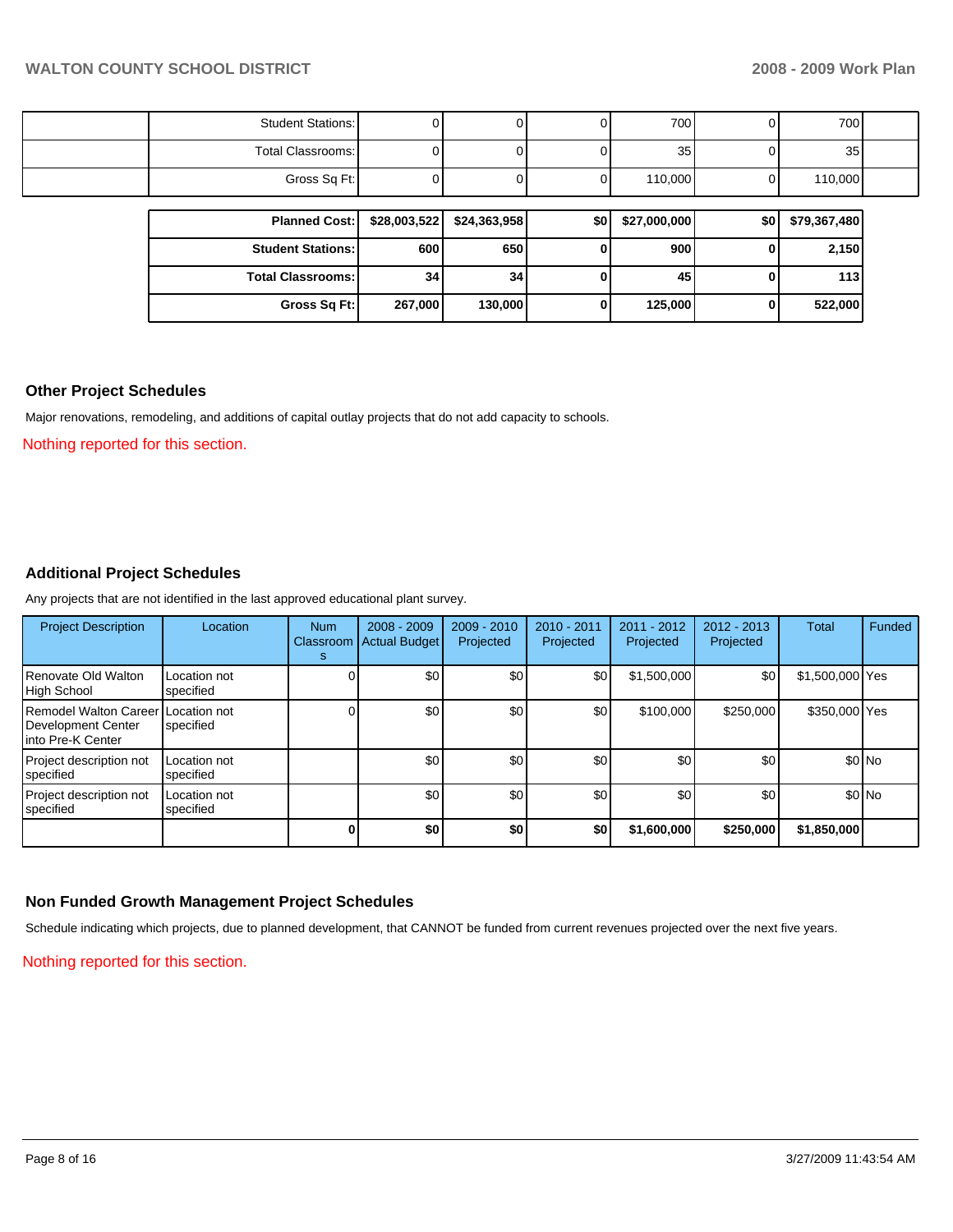# **Capacity Tracking**

| Location                                                    | $2008 -$<br>2009 Satis.<br>Stu. Sta. | Actual<br>$2008 -$<br><b>2009 FISH</b><br>Capacity | Actual<br>$2007 -$<br>2008<br><b>COFTE</b> | # Class<br>Rooms | Actual<br>Average<br>$2008 -$<br>2009 Class<br><b>Size</b> | Actual<br>$2008 -$<br>2009<br><b>Utilization</b> | <b>New</b><br>Stu.<br>Capacity | <b>New</b><br>Rooms to<br>be<br>Added/Re<br>moved | Projected<br>$2012 -$<br>2013<br><b>COFTE</b> | Projected<br>$2012 -$<br>2013<br>Utilization | Projected<br>$2012 -$<br>2013 Class<br><b>Size</b> |
|-------------------------------------------------------------|--------------------------------------|----------------------------------------------------|--------------------------------------------|------------------|------------------------------------------------------------|--------------------------------------------------|--------------------------------|---------------------------------------------------|-----------------------------------------------|----------------------------------------------|----------------------------------------------------|
| <b>WEST DEFUNIAK</b><br><b>ELEMENTARY</b>                   | 735                                  | 735                                                | 735                                        | 39               | 19                                                         | 100.00%                                          | $\Omega$                       | $\Omega$                                          | 882                                           | 120.00%                                      | 23                                                 |
| PAXTON SENIOR HIGH                                          | 908                                  | 817                                                | 634                                        | 42               | 15                                                         | 78.00 %                                          | $\Omega$                       | $\Omega$                                          | 760                                           | 93.00 %                                      | 18                                                 |
| <b>FREEPORT MIDDLE</b>                                      | 804                                  | 724                                                | 277                                        | 35               | 8 <sup>1</sup>                                             | 38.00 %                                          | $\Omega$                       | $\Omega$                                          | 332                                           | 46.00 %                                      | 9                                                  |
| <b>BAY ELEMENTARY</b><br><b>SCHOOL</b>                      | 376                                  | 376                                                | 297                                        | 20               | 15                                                         | 79.00 %                                          | $\Omega$                       | $\Omega$                                          | 356                                           | 95.00 %                                      | 18                                                 |
| <b>WALTON MIDDLE</b>                                        | 1,129                                | 1,016                                              | 666                                        | 50               | 13 <sup>1</sup>                                            | 66.00 %                                          | $\Omega$                       | $\Omega$                                          | 799                                           | 79.00 %                                      | 16                                                 |
| <b>FREEPORT SENIOR</b><br><b>HIGH</b>                       | 741                                  | 593                                                | 321                                        | 29               | 11                                                         | 54.00 %                                          | $\Omega$                       | $\Omega$                                          | 385                                           | 65.00 %                                      | 13                                                 |
| <b>SOUTH WALTON HIGH</b><br><b>SCHOOL</b>                   | 741                                  | 593                                                | 550                                        | 29               | 19                                                         | 93.00 %                                          | $\Omega$                       | $\Omega$                                          | 660                                           | 111.00 %                                     | 23                                                 |
| <b>EMERALD COAST</b><br>MIDDLE SCHOOL                       | 406                                  | 365                                                | 282                                        | 19               | 15                                                         | 77.00 %                                          | $\Omega$                       | $\Omega$                                          | 338                                           | 93.00 %                                      | 18                                                 |
| <b>WALTON SENIOR HIGH</b>                                   | 911                                  | 774                                                | 652                                        | 37               | 18 <sup>1</sup>                                            | 84.00 %                                          | $\Omega$                       | $\Omega$                                          | 782                                           | 101.00 %                                     | 21                                                 |
| <b>MAUDE SAUNDERS</b><br><b>ELEMENTARY</b>                  | 787                                  | 787                                                | 759                                        | 43               | 18                                                         | 96.00 %                                          | $\Omega$                       | $\Omega$                                          | 910                                           | 116.00%                                      | 21                                                 |
| <b>FREEPORT</b><br><b>ELEMENTARY</b>                        | 627                                  | 627                                                | 592                                        | 33               | 18                                                         | 94.00 %                                          | $\Omega$                       | $\Omega$                                          | 710                                           | 113.00 %                                     | 22                                                 |
| <b>WALTON CAREER</b><br><b>DEVELOPMENT</b><br><b>CENTER</b> | 290                                  | 348                                                | 115                                        | 17               | $\overline{7}$                                             | 33.00 %                                          | $\Omega$                       | $\Omega$                                          | 168                                           | 48.00 %                                      | 10                                                 |
| VAN R BUTLER<br><b>ELEMENTARY</b>                           | 667                                  | 667                                                | 650                                        | 35               | 19 <sup>1</sup>                                            | 98.00 %                                          | $\Omega$                       | $\Omega$                                          | 780                                           | 117.00 %                                     | 22                                                 |
|                                                             | 9,122                                | 8,422                                              | 6,529                                      | 428              | 15                                                         | 77.53 %                                          | $\bf{0}$                       | $\bf{0}$                                          | 7.862                                         | 93.35 %                                      | 18                                                 |

The COFTE Projected Total (7,862) for 2012 - 2013 must match the Official Forecasted COFTE Total (7,862 ) for 2012 - 2013 before this section can be completed. In the event that the COFTE Projected Total does not match the Official forecasted COFTE, then the Balanced Projected COFTE Table should be used to balance COFTE.

| Projected COFTE for 2012 - 2013 |       |  |  |  |  |  |
|---------------------------------|-------|--|--|--|--|--|
| Elementary (PK-3)               | 3,183 |  |  |  |  |  |
| Middle (4-8)                    | 2,930 |  |  |  |  |  |
| High (9-12)                     | 1,749 |  |  |  |  |  |
|                                 | 7,862 |  |  |  |  |  |
|                                 |       |  |  |  |  |  |

| <b>Grade Level Type</b> | <b>Balanced Projected</b><br>COFTE for 2012 - 2013 |
|-------------------------|----------------------------------------------------|
| Elementary (PK-3)       |                                                    |
| Middle $(4-8)$          |                                                    |
| High (9-12)             |                                                    |
|                         | 7.862                                              |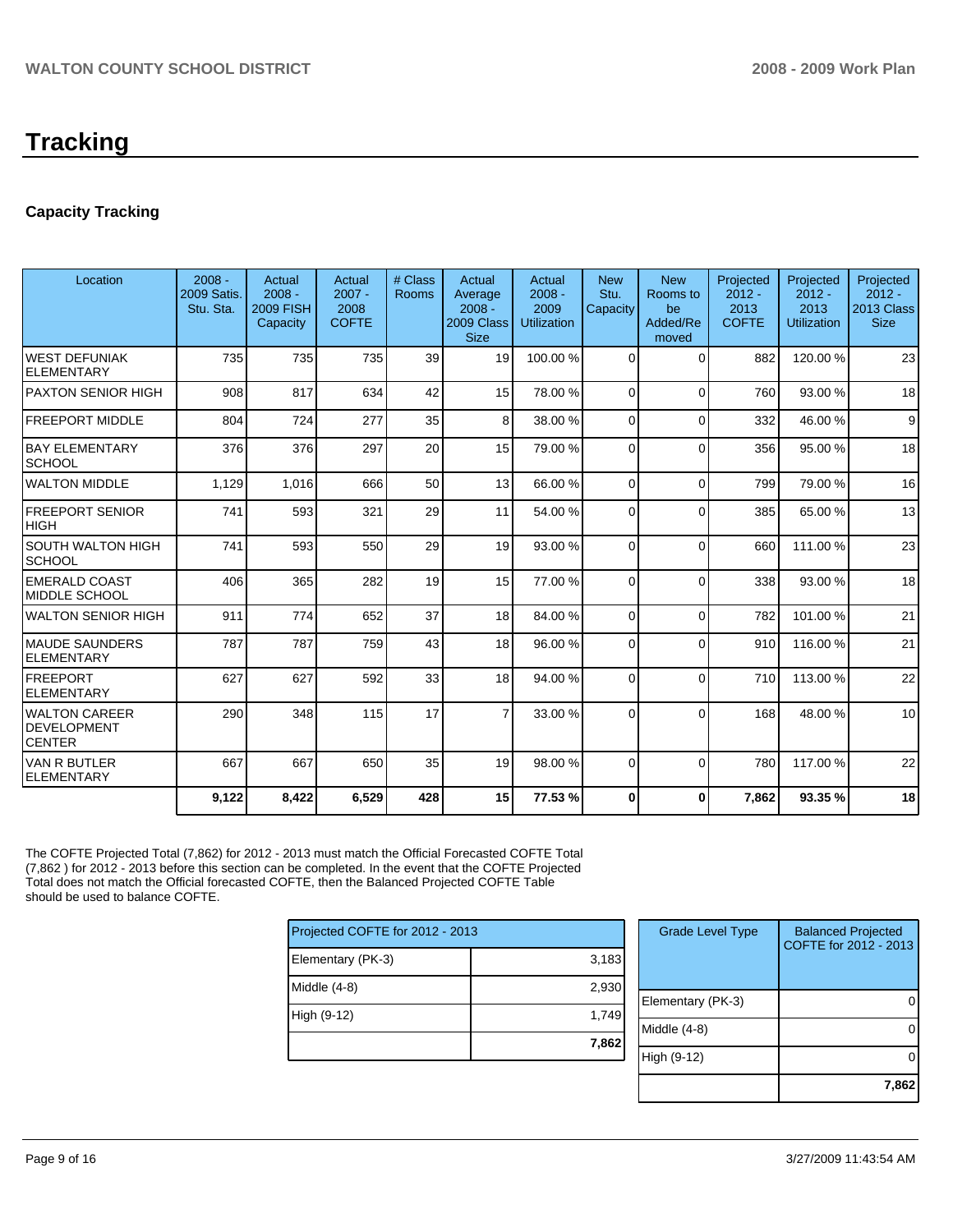### **Relocatable Replacement**

Number of relocatable classrooms clearly identified and scheduled for replacement in the school board adopted financially feasible 5-year district work program.

| Location                               | $2008 - 2009$ | $2009 - 2010$ | $2010 - 2011$ | $2011 - 2012$ | $2012 - 2013$ | Year 5 Total |
|----------------------------------------|---------------|---------------|---------------|---------------|---------------|--------------|
| IWEST DEFUNIAK ELEMENTARY              |               |               |               |               |               | 3            |
| <b>BAY ELEMENTARY SCHOOL</b>           |               |               |               |               |               | 4            |
| WALTON SENIOR HIGH                     |               |               |               |               |               |              |
| MAUDE SAUNDERS ELEMENTARY              |               |               |               |               |               |              |
| EMERALD COAST MIDDLE SCHOOL            |               |               |               |               |               |              |
| <b>Total Relocatable Replacements:</b> |               |               |               |               |               | 19           |

# **Charter Schools Tracking**

Information regarding the use of charter schools.

| Location-Type    | # Relocatable<br>units or<br>permanent<br>classrooms | Owner   | Year Started or<br>Scheduled | Student<br><b>Stations</b> | <b>Students</b><br>Enrolled | Years in<br>Contract | <b>Total Charter</b><br><b>Students</b><br>projected for<br>$2012 - 2013$ |
|------------------|------------------------------------------------------|---------|------------------------------|----------------------------|-----------------------------|----------------------|---------------------------------------------------------------------------|
| Seaside, Florida |                                                      | 7 OTHER | 1996                         | 113                        | 113 <sup>1</sup>            | 11                   | 113                                                                       |
|                  |                                                      |         |                              | 113                        | 113                         |                      | 113                                                                       |

# **Special Purpose Classrooms Tracking**

The number of classrooms that will be used for certain special purposes in the current year, by facility and type of classroom, that the district will, 1), not use for educational purposes, and 2), the co-teaching classrooms that are not open plan classrooms and will be used for educational purposes.

| School                                 | School Type | $\parallel$ # of Elementary $\parallel$ # of Middle 4-8 $\parallel$<br><b>K-3 Classrooms L</b> | <b>Classrooms</b> | $\#$ of High 9-12<br><b>Classrooms</b> | # of $ESE$<br><b>Classrooms</b> | # of Combo<br><b>Classrooms</b> | Total<br><b>Classrooms</b> |
|----------------------------------------|-------------|------------------------------------------------------------------------------------------------|-------------------|----------------------------------------|---------------------------------|---------------------------------|----------------------------|
| IBAY ELEMENTARY SCHOOL<br>Educational  |             |                                                                                                |                   |                                        |                                 |                                 |                            |
| <b>Total Educational Classrooms: I</b> |             |                                                                                                |                   |                                        | 0                               |                                 |                            |

| School                               | School Type | $\parallel$ # of Elementary $\parallel$ # of Middle 4-8 $\parallel$ # of High 9-12<br><b>IK-3 Classrooms I</b> | <b>Classrooms</b> | <b>Classrooms</b> | # of $ESE$<br><b>Classrooms</b> | # of Combo<br><b>Classrooms</b> | Total<br><b>Classrooms</b> |
|--------------------------------------|-------------|----------------------------------------------------------------------------------------------------------------|-------------------|-------------------|---------------------------------|---------------------------------|----------------------------|
| <b>Total Co-Teaching Classrooms:</b> |             |                                                                                                                | 01                |                   |                                 | 0                               | 0                          |

# **Infrastructure Tracking**

**Necessary offsite infrastructure requirements resulting from expansions or new schools. This section should include infrastructure information related to capacity project schedules and other project schedules (Section 4).** 

North central service zone: New Walton High has infrastructure provided by the city and is consistent with the DCP. South service zone:Proposed new ECMS infrastructure is available and meets DCP requirements.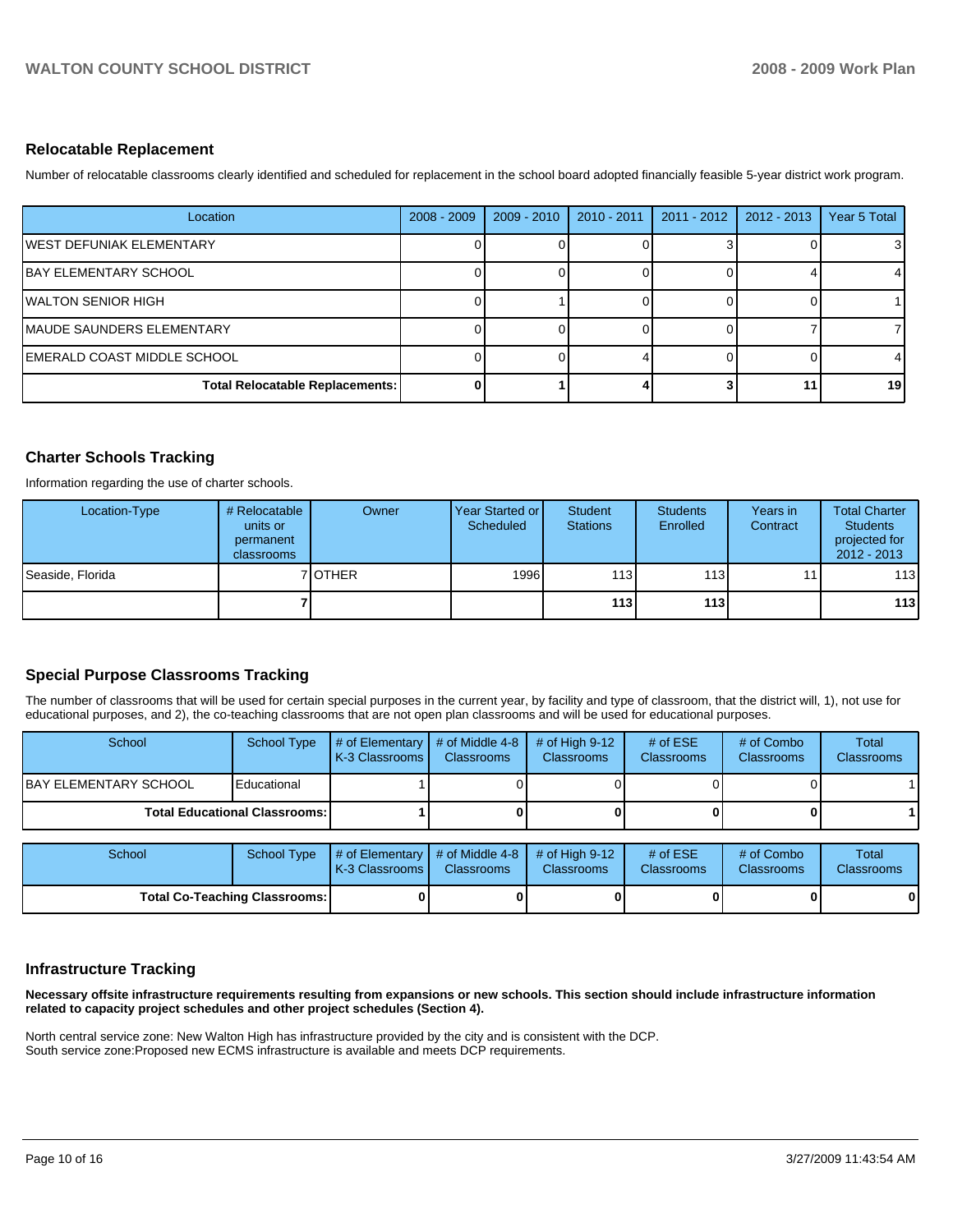# WALTON COUNTY SCHOOL DISTRICT **2008 - 2009 Work Plan**

**Proposed location of planned facilities, whether those locations are consistent with the comprehensive plans of all affected local governments, and recommendations for infrastructure and other improvements to land adjacent to existing facilities. Provisions of 1013.33(12), (13) and (14) and 1013.36 must be addressed for new facilities planned within the 1st three years of the plan (Section 5).** 

Central service zone: Elem school "A"TBD proposed site is has infrastructure available and is consistent with DCP.

Additional classrooms have infrastructure in place, are consistent with DCP

**Consistent with Comp Plan?** Yes

**Net New Classrooms** 

The number of classrooms, by grade level and type of construction, that were added during the last fiscal year.

| List the net new classrooms added in the 2007 - 2008 fiscal year.                                                                                       |                              |                          |                                                        |  | year.                               |                            | List the net new classrooms to be added in the 2008 - 2009 fiscal      |                        |
|---------------------------------------------------------------------------------------------------------------------------------------------------------|------------------------------|--------------------------|--------------------------------------------------------|--|-------------------------------------|----------------------------|------------------------------------------------------------------------|------------------------|
| "Classrooms" is defined as capacity carrying classrooms that are added to increase<br>capacity to enable the district to meet the Class Size Amendment. |                              |                          |                                                        |  |                                     |                            | Totals for fiscal year 2008 - 2009 should match totals in Section 15A. |                        |
| Location                                                                                                                                                | $2007 - 2008$ #<br>Permanent | 2007 - 2008 #<br>Modular | $2007 - 2008$ #<br>2007 - 2008<br>Relocatable<br>Total |  | $2008 - 2009$ #<br><b>Permanent</b> | $2008 - 2009$ #<br>Modular | $2008 - 2009$ #<br>Relocatable                                         | $2008 - 2009$<br>Total |
| Elementary (PK-3)                                                                                                                                       |                              |                          |                                                        |  | 21                                  |                            |                                                                        | 211                    |
| Middle (4-8)                                                                                                                                            |                              |                          |                                                        |  | 13                                  |                            |                                                                        | 13 <sup>1</sup>        |
| High (9-12)                                                                                                                                             |                              |                          |                                                        |  |                                     |                            |                                                                        | ΩI                     |
|                                                                                                                                                         |                              |                          |                                                        |  | 34                                  |                            |                                                                        | 34                     |

#### **Relocatable Student Stations**

Number of students that will be educated in relocatable units, by school, in the current year, and the projected number of students for each of the years in the workplan.

| <b>Site</b>                       | $2008 - 2009$ | $2009 - 2010$ | $2010 - 2011$ | $2011 - 2012$ | $2012 - 2013$ | 5 Year Average |
|-----------------------------------|---------------|---------------|---------------|---------------|---------------|----------------|
| IEMERALD COAST MIDDLE SCHOOL      |               | 66            | 66            |               |               | 26             |
| IVAN R BUTLER ELEMENTARY          |               |               |               |               |               | 0              |
| IFREEPORT SENIOR HIGH             |               |               |               |               |               | 0              |
| ISOUTH WALTON HIGH SCHOOL         |               |               |               |               |               | 0              |
| IWEST DEFUNIAK ELEMENTARY         | 54            | 54            | 54            | 54            | 54            | 54             |
| <b>IFREEPORT ELEMENTARY</b>       |               |               |               |               |               | 0              |
| IWALTON CAREER DEVELOPMENT CENTER | 59            | 59            | 59            | 66            | 66            | 62             |
| PAXTON SENIOR HIGH                | 22            | 22            | 22            | 22            | 22            | 22             |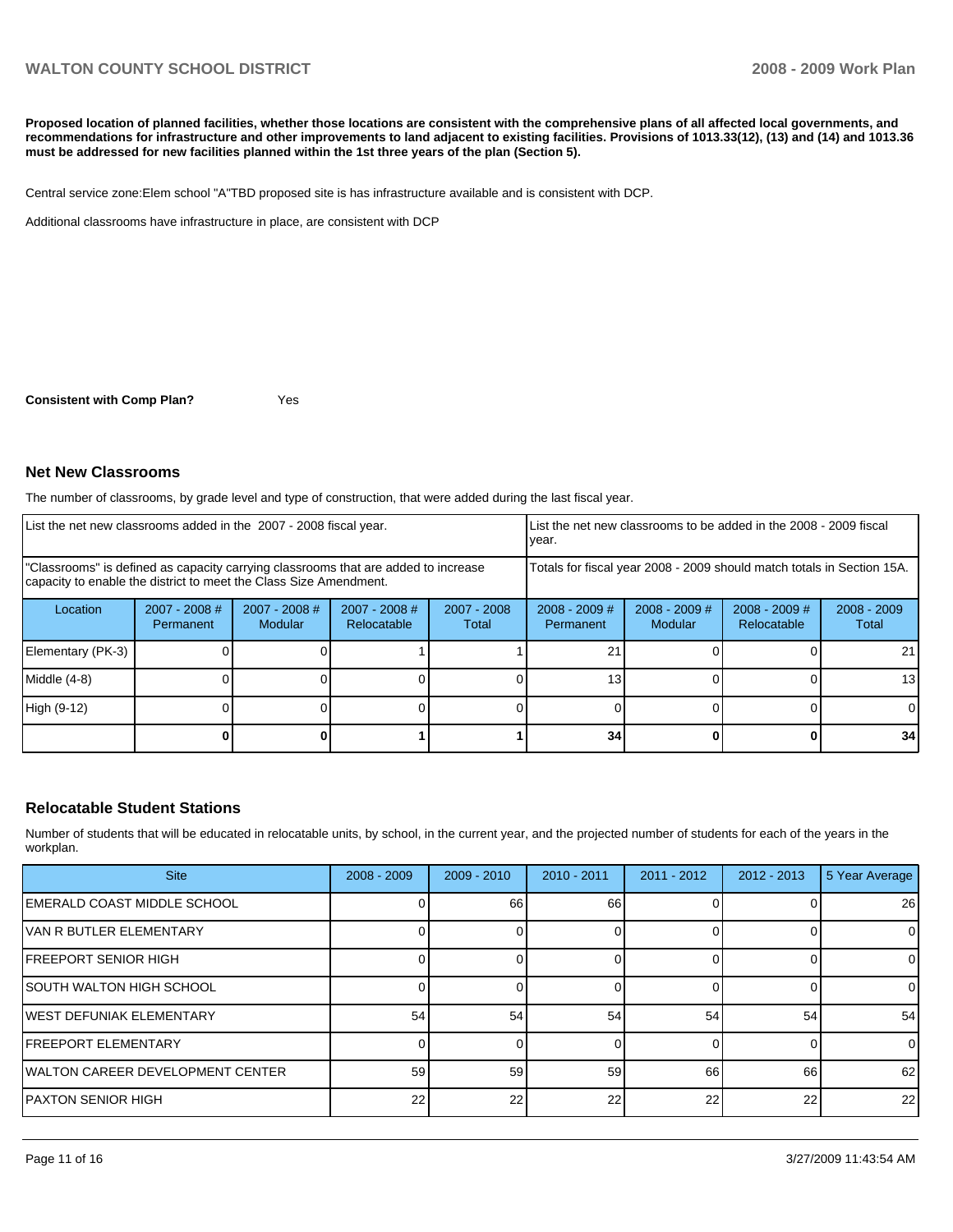# **WALTON COUNTY SCHOOL DISTRICT 2008 - 2009 Work Plan**

| <b>FREEPORT MIDDLE</b>                            |       |       | $\Omega$ |       |       | $\overline{0}$  |
|---------------------------------------------------|-------|-------|----------|-------|-------|-----------------|
| IBAY ELEMENTARY SCHOOL                            | 72    | 72    | 72       | 72    | 72    | 72 <sub>l</sub> |
| WALTON MIDDLE                                     | 78    |       |          |       |       | 16              |
| IWALTON SENIOR HIGH                               | 25    |       |          |       |       | 51              |
| MAUDE SAUNDERS ELEMENTARY                         | 144   | 144   | 144      | 144   | 144   | 144             |
|                                                   |       |       |          |       |       |                 |
| Totals for WALTON COUNTY SCHOOL DISTRICT          |       |       |          |       |       |                 |
| Total students in relocatables by year.           | 454   | 417   | 417      | 358   | 358   | 401             |
| Total number of COFTE students projected by year. | 6,643 | 6,899 | 7,155    | 7,482 | 7,862 | 7,208           |
| Percent in relocatables by year.                  | 7%    | 6 %   | 6 %      | 5 %   | 5 %   | 6 %             |

# **Leased Facilities Tracking**

Exising leased facilities and plans for the acquisition of leased facilities, including the number of classrooms and student stations, as reported in the educational plant survey, that are planned in that location at the end of the five year workplan.

| Location                          | # of Leased<br>Classrooms 2008 -<br>2009 | <b>FISH Student</b><br><b>Stations</b> | Owner                       | # of Leased<br>Classrooms 2012 -<br>2013 | <b>FISH Student</b><br><b>Stations</b> |
|-----------------------------------|------------------------------------------|----------------------------------------|-----------------------------|------------------------------------------|----------------------------------------|
| IEMERALD COAST MIDDLE SCHOOL      | Э                                        |                                        | 66 WCSD/Workspace<br>Leased | 0                                        | 01                                     |
| IWEST DEFUNIAK ELEMENTARY         | $\Omega$                                 | 0                                      |                             | 0                                        | 0                                      |
| <b>PAXTON SENIOR HIGH</b>         | C                                        | O                                      |                             | 0                                        | 01                                     |
| <b>IFREEPORT MIDDLE</b>           | C                                        | 0                                      |                             | 0                                        | $\Omega$                               |
| <b>IBAY ELEMENTARY SCHOOL</b>     | 0                                        | 0                                      |                             | 0                                        | $\overline{0}$                         |
| <b>IWALTON MIDDLE</b>             | C                                        | $\Omega$                               |                             | $\Omega$                                 | $\overline{0}$                         |
| <b>FREEPORT SENIOR HIGH</b>       | C                                        | 0                                      |                             | 0                                        | 0                                      |
| <b>SOUTH WALTON HIGH SCHOOL</b>   | $\Omega$                                 | 0                                      |                             | 0                                        | 0                                      |
| IWALTON SENIOR HIGH               | $\Omega$                                 | $\Omega$                               |                             | $\Omega$                                 | $\overline{0}$                         |
| <b>MAUDE SAUNDERS ELEMENTARY</b>  | C                                        | ∩                                      |                             | 0                                        | 0                                      |
| <b>FREEPORT ELEMENTARY</b>        | $\Omega$                                 | 0                                      |                             | 0                                        | 0                                      |
| IWALTON CAREER DEVELOPMENT CENTER | $\Omega$                                 | $\Omega$                               |                             | $\Omega$                                 | $\overline{0}$                         |
| IVAN R BUTLER ELEMENTARY          | $\Omega$                                 | $\Omega$                               |                             | $\Omega$                                 | ΟI                                     |
|                                   | 3                                        | 66                                     |                             | 0                                        | 0                                      |

# **Failed Standard Relocatable Tracking**

Relocatable units currently reported by school, from FISH, and the number of relocatable units identified as 'Failed Standards'.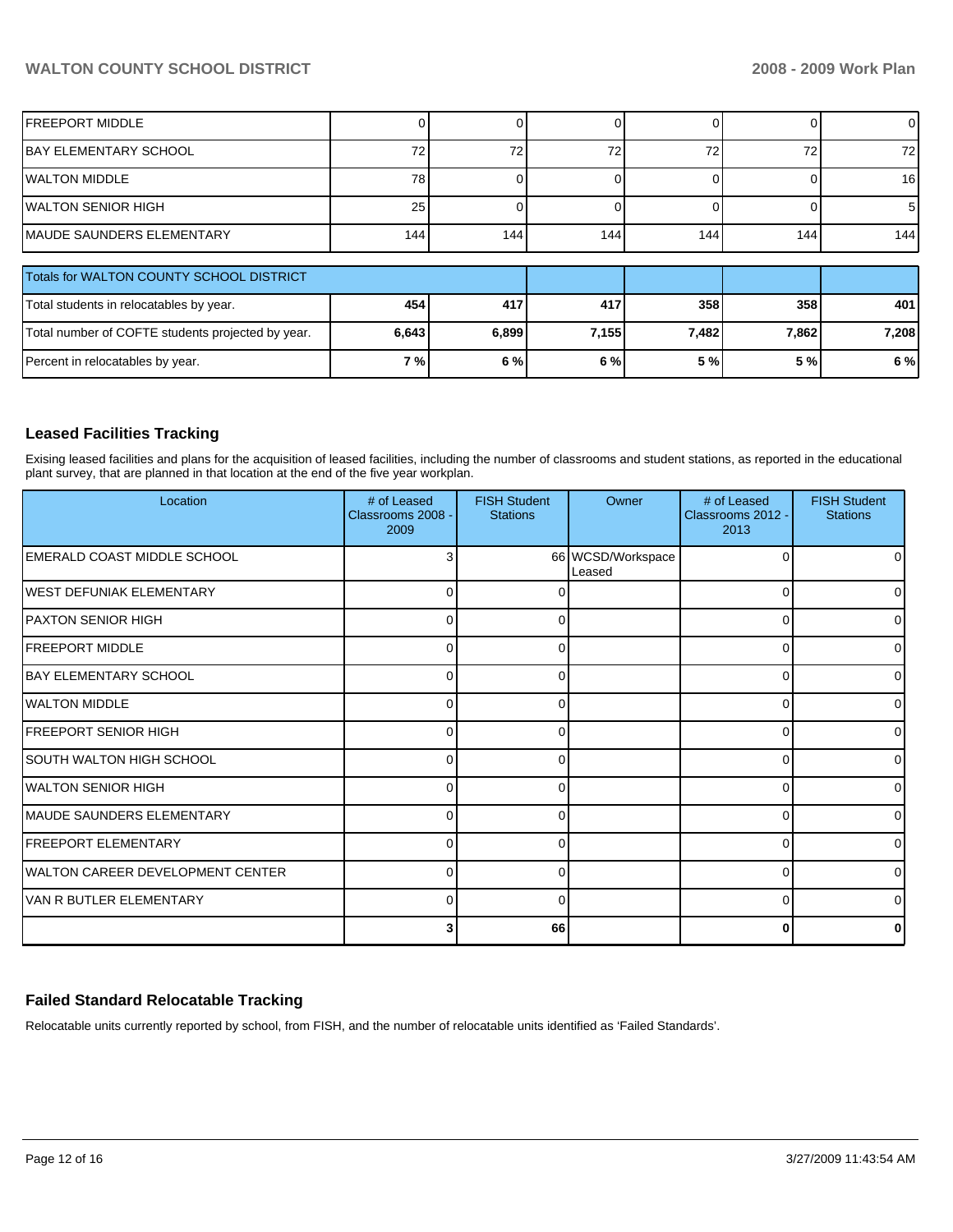Nothing reported for this section.

# **Planning**

# **Class Size Reduction Planning**

**Plans approved by the school board that reduce the need for permanent student stations such as acceptable school capacity levels, redistricting, busing, year-round schools, charter schools, magnet schools, public-private partnerships, multitrack scheduling, grade level organization, block scheduling, or other alternatives.** 

New Schools - Mossy Head Elementary

Walton High School

New Middle School - South Walton County

New Elementary School - Central Walton County

New Classrooms - South Walton High School

### **School Closure Planning**

**Plans for the closure of any school, including plans for disposition of the facility or usage of facility space, and anticipated revenues.** 

None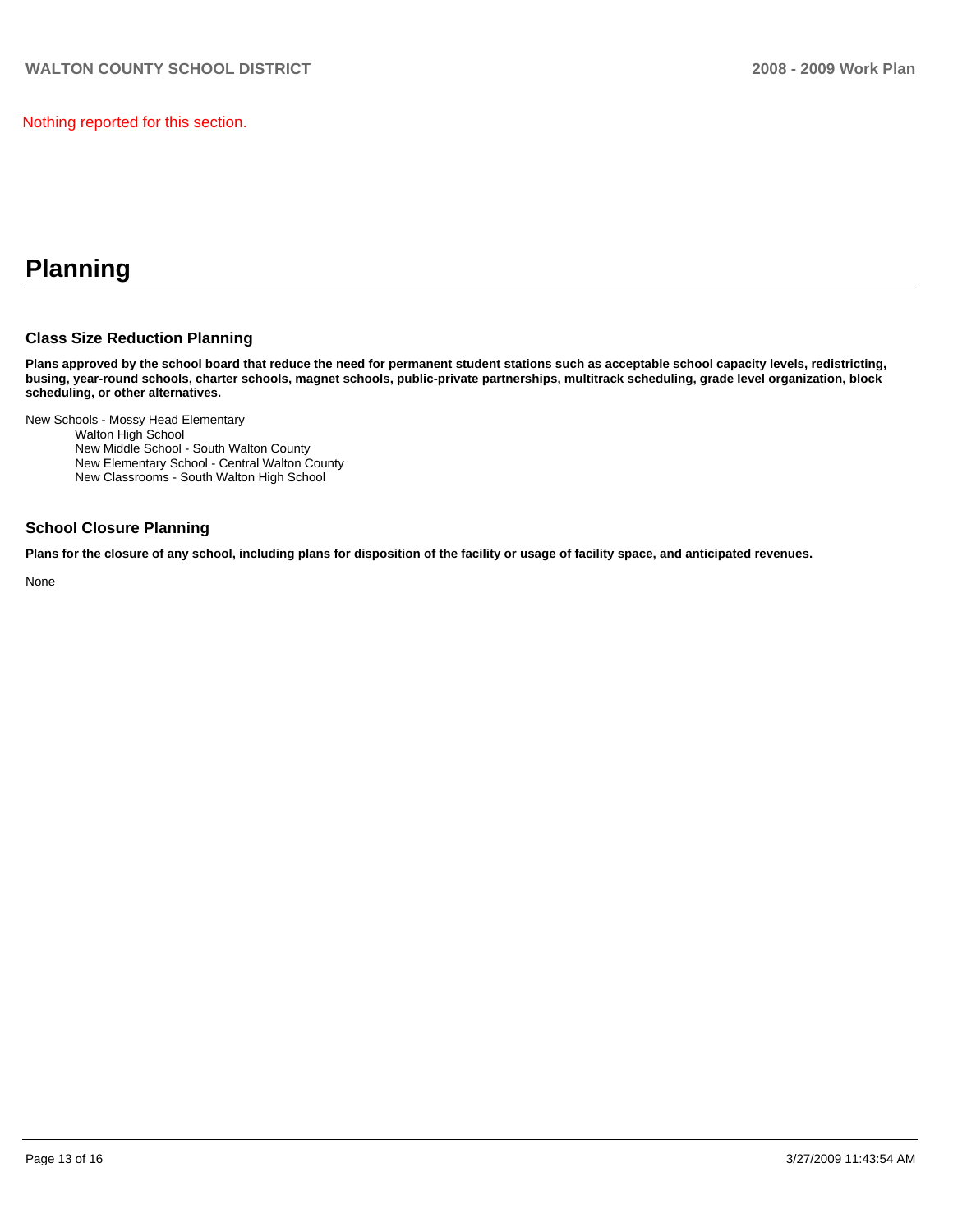# **Long Range Planning**

### **Ten-Year Maintenance**

District projects and locations regarding the projected need for major renovation, repair, and maintenance projects within the district in years 6-10 beyond the projects plans detailed in the five years covered by the work plan.

| Project                                                                                                             | 2012 - 2013 / 2017 - 2018<br><b>Projected Cost</b> |
|---------------------------------------------------------------------------------------------------------------------|----------------------------------------------------|
| Demolish 2 classroom wings exceeding 50 years in<br>age. Build replacement classrooms and renovation<br>campus wide | \$3,000,000                                        |
| Demolish 6th grade classroom wing. Build<br>replacement classrooms.                                                 | \$3,000,000                                        |
|                                                                                                                     | \$6,000,000                                        |

# **Ten-Year Capacity**

Schedule of capital outlay projects projected to ensure the availability of satisfactory student stations for the projected student enrollment in K-12 programs for the future 5 years beyond the 5-year district facilities work program.

| Project          | Location, Community, Quadrant or other<br>general location | 2012 - 2013 / 2017 - 2018<br><b>Projected Cost</b> |
|------------------|------------------------------------------------------------|----------------------------------------------------|
| Inew elem school | south walton zone                                          | \$1,000,000                                        |
|                  |                                                            | \$1,000,000                                        |

# **Ten-Year Planned Utilization**

Schedule of planned capital outlay projects identifying the standard grade groupings, capacities, and planned utilization rates of future educational facilities of the district for both permanent and relocatable facilities.

| <b>Grade Level Projections</b>  | <b>FISH</b><br><b>Student</b><br><b>Stations</b> | <b>Actual 2007 -</b><br><b>2008 FISH</b><br>Capacity | Actual<br>$2007 -$<br>2008<br><b>COFTE</b> | Actual 2007 - 2008<br><b>Utilization</b> | Actual 2008 - 2009 / 2017 - 2018 new<br>Student Capacity to be added/removed | Projected 2017<br><b>2018 COFTE</b> | Projected 2017 -<br>2018 Utilization |
|---------------------------------|--------------------------------------------------|------------------------------------------------------|--------------------------------------------|------------------------------------------|------------------------------------------------------------------------------|-------------------------------------|--------------------------------------|
| Elementary - District<br>Totals | 3.228                                            | 3.228                                                | 3,033.02                                   | 93.96 %                                  | 1.800                                                                        | 4.646                               | 92.40 %                              |
| Middle - District Totals        | 2.339                                            | 2.105                                                | 1.223.73                                   | 58.15 %                                  | 750                                                                          | 1.836                               | 64.31 %                              |
| High - District Totals          | 3.301                                            | 2.777                                                | 2.157.87                                   | 77.71 %                                  | 69                                                                           | 2.075                               | 72.91 %                              |
| Other - ESE, etc                | 893                                              | 348                                                  | 114.66                                     | 33.05 %                                  | 125                                                                          | 650                                 | 137.42 %                             |
|                                 | 9,761                                            | 8,458                                                | 6,529.28                                   | 77.20 %                                  | 2,744                                                                        | 9,207                               | 82.19 %                              |

### **Ten-Year Infrastructure Planning**

**Proposed Location of Planned New, Remodeled, or New Additions to Facilities in 06 thru 10 out years (Section 28).** 

Central Zone - New Elementary/Middle School��

South Zone - New Elementary/Middle School North Zone - Remodel present Walton Career Development Center as a Pre-K Center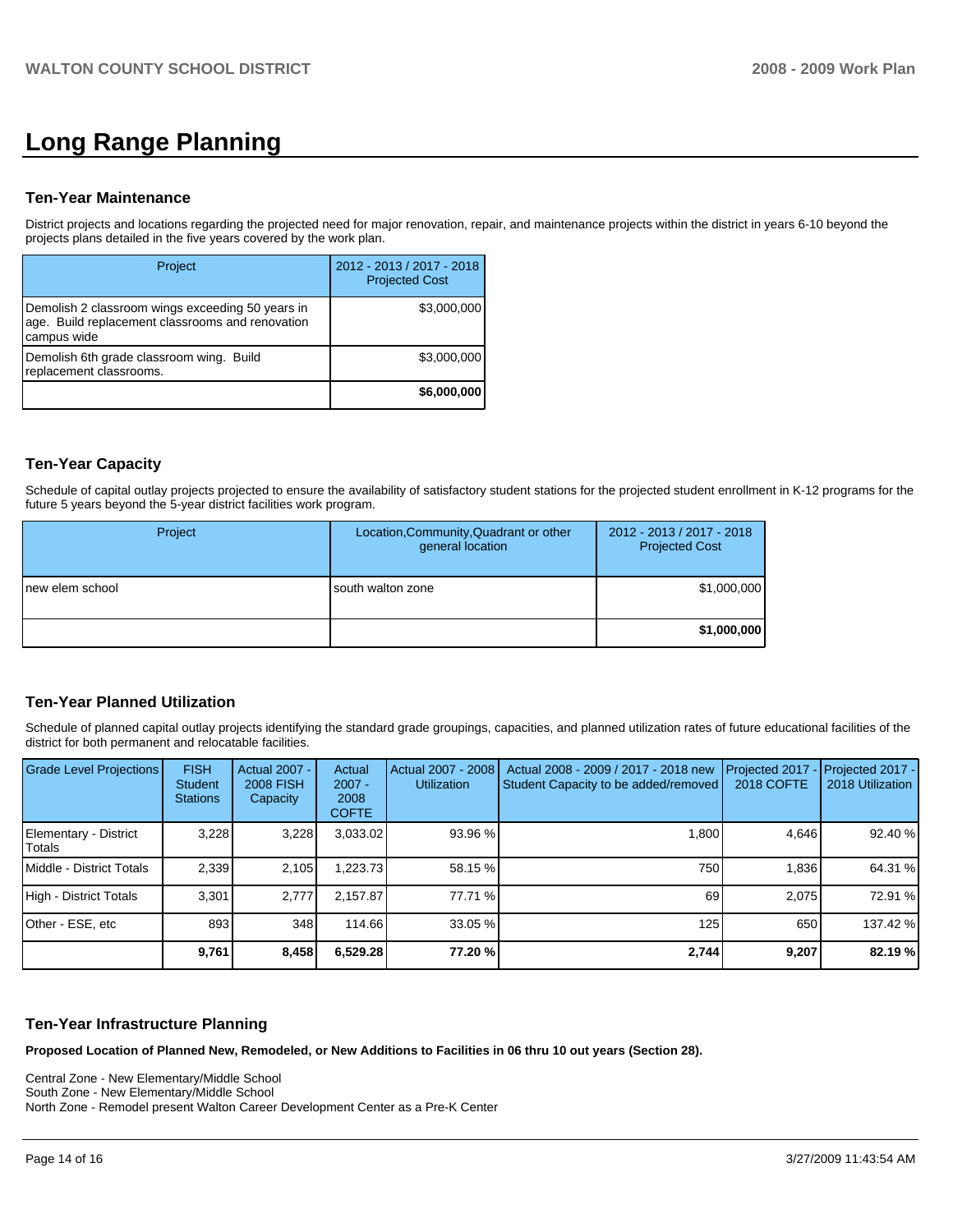Plans for closure of any school, including plans for disposition of the facility or usage of facility space, and anticipated revenues in the 06 thru 10 out **years (Section 29).** 

None

#### **Twenty-Year Maintenance**

District projects and locations regarding the projected need for major renovation, repair, and maintenance projects within the district in years 11-20 beyond the projects plans detailed in the five years covered by the work plan.

Nothing reported for this section.

### **Twenty-Year Capacity**

Schedule of capital outlay projects projected to ensure the availability of satisfactory student stations for the projected student enrollment in K-12 programs for the future 11-20 years beyond the 5-year district facilities work program.

Nothing reported for this section.

### **Twenty-Year Planned Utilization**

Schedule of planned capital outlay projects identifying the standard grade groupings, capacities, and planned utilization rates of future educational facilities of the district for both permanent and relocatable facilities.

| <b>Grade Level Projections</b>   | <b>FISH</b><br><b>Student</b><br><b>Stations</b> | Actual 2007 -<br><b>2008 FISH</b><br>Capacity | Actual<br>$2007 -$<br>2008<br><b>COFTE</b> | Actual 2007 - 2008<br><b>Utilization</b> | Actual 2008 - 2009 / 2027 - 2028 new<br>Student Capacity to be added/removed | Projected 2027<br>2028 COFTE | $-$ Projected 2027 -<br>2028 Utilization |
|----------------------------------|--------------------------------------------------|-----------------------------------------------|--------------------------------------------|------------------------------------------|------------------------------------------------------------------------------|------------------------------|------------------------------------------|
| Elementary - District<br> Totals | 3,228                                            | 3,228                                         | 3,033.02                                   | 93.96 %                                  | 2,700                                                                        | 5,800                        | 97.84 %                                  |
| Middle - District Totals         | 2.339                                            | 2.105                                         | 1.223.73                                   | 58.15 %                                  | 800                                                                          | 2.750                        | 94.66 %                                  |
| High - District Totals           | 3.301                                            | 2.777                                         | 2.157.87                                   | 77.71 %                                  | 650                                                                          | 3.422                        | 99.85 %                                  |
| Other - ESE, etc                 | 893                                              | 348                                           | 114.66                                     | 33.05 %                                  | 175                                                                          | 275                          | 52.58 %                                  |
|                                  | 9,761                                            | 8,458                                         | 6,529.28                                   | 77.20 %                                  | 4,325                                                                        | 12,247                       | 95.81 %                                  |

### **Twenty-Year Infrastructure Planning**

**Proposed Location of Planned New, Remodeled, or New Additions to Facilities in 11 thru 20 out years (Section 28).** 

Uncertain demographic & economic changes makes this projection to be a guess at best, so none are specified.